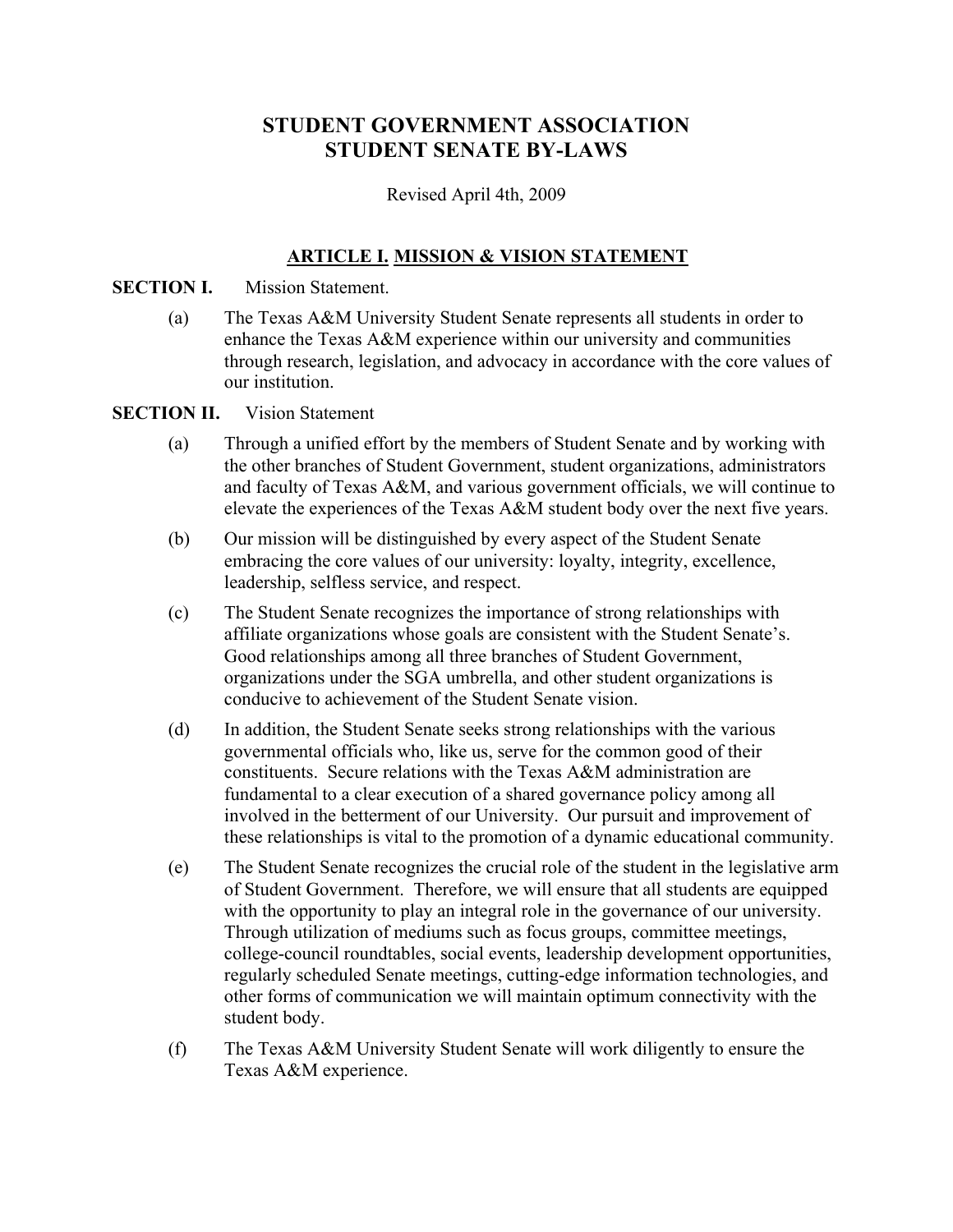## **ARTICLE II. PARLIAMENTARY AUTHORITY**

**SECTION I.** The Student Senate will operate under the guidance of *Robert's Rules of Order Revised*. Should *Robert's Rules of Order Revised* conflict with the Student Government Association Constitution or Senate By-Laws, the Constitution will stand as the preeminent document followed by the Senate By-Laws and subsequently *Robert's Rules of Order Revised.*

### **ARTICLE III. MEMBERSHIP**

## **SECTION I.** Senate Apportionment Student Senate membership shall consist of seventy-six (76) Senators elected by a plurality vote through the following representational guidelines:

- (a) The thirty-seven (37) college representatives shall be:
	- (1) College of Agriculture and Life Sciences- The five (5) seats shall be five (5) currently enrolled students at-large within the College of Agriculture and Life Sciences
	- (2) College of Architecture-The two (2) seats shall be two (2) currently enrolled students at-large within the College of Architecture
	- (3) Lowry Mays School of Business The four (4) seats shall be four (4) currently enrolled students at-large within the College of Business Administration
	- (4) College of Education-The four (4) seats shall be four (4) currently enrolled students at-large within the College of Education
	- (5) The Dwight Look College of Engineering-The eight (8) seats shall be eight (8) currently enrolled students at-large within the Dwight Look College of Engineering
	- (6) College of General Studies-The three (3) seats shall be three (3) currently enrolled students at-large within the College of General Studies
	- (7) Colleges of Science The two (2) seats shall be two (2) currently enrolled students at-large within the College of Science
	- (8) College of Geo-Sciences The two  $(2)$  seats shall be two  $(2)$  currently enrolled students at-large within the College of Geo-Science
	- (9) College of Veterinary Medicine and Biomedical Sciences The two (2) seats shall be two (2) currently enrolled students at-large within the College of Veterinary Medicine and Biomedical Sciences
	- (10) College of Liberal Arts-The five (5) seats shall be five (5) currently enrolled students at-large within the College of Liberal Arts
- (b) The ten (10) on-campus representatives shall be drawn from:
	- (1) Northside residence halls Competition for the three (3) at-large seats shall be divided among: Clements, Crocker, Davis-Gary, Haas, Hobby, Hotard, FHK (Fowler, Hughes, Keathley), Lechner, Leggett, McFadden, McInnis, Moore, Moses, Neeley, Schuhmacher, and Walton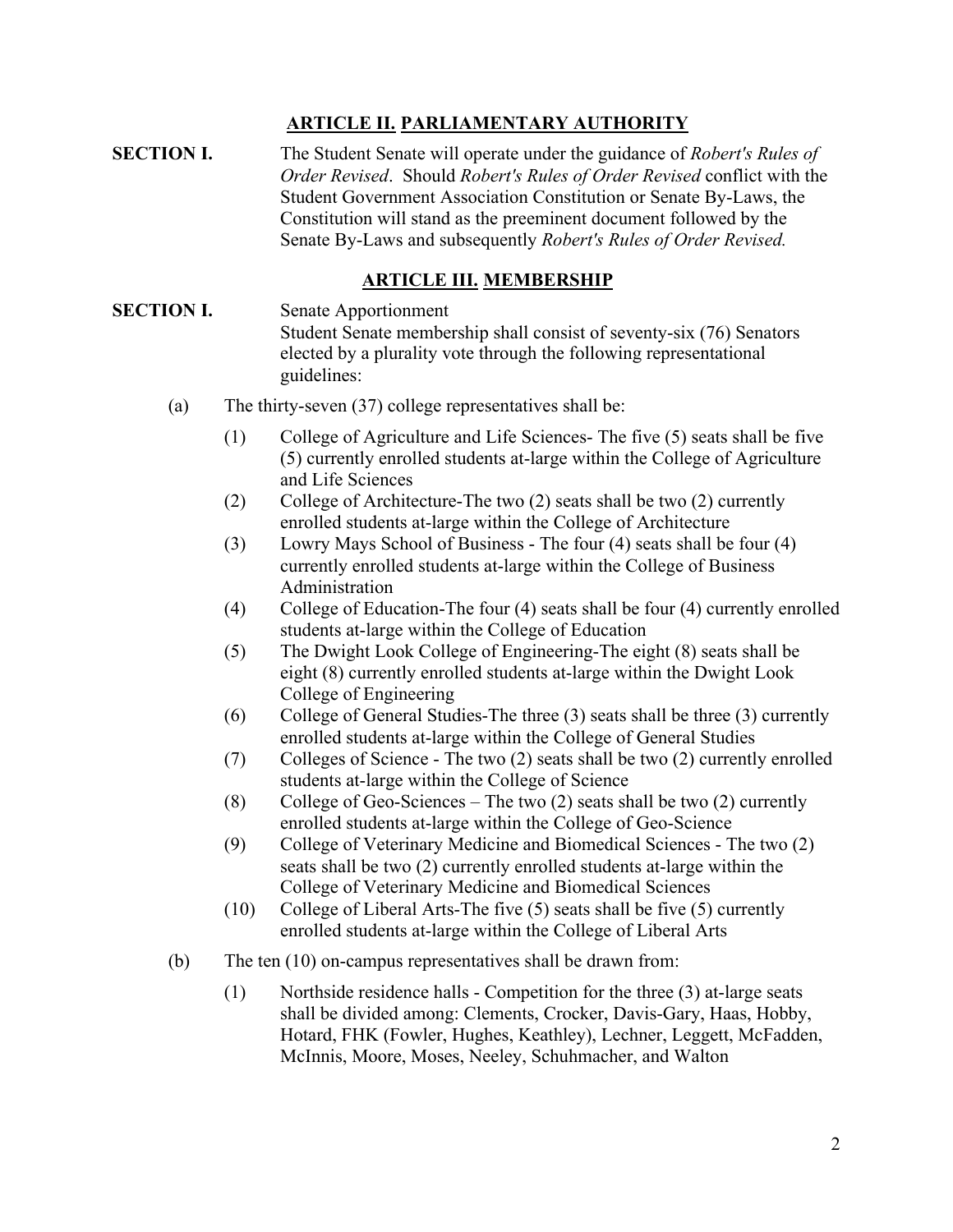- (2) Southside residence halls Competition for the three (3) at-large seats shall be divided among: Appelt, Aston, Briggs, Dunn, Eppright, Hart, Wells, Krueger, Mosher, Rudder, Spence, and Underwood
- (3) University Apartments Competition for the two (2) at-large seats shall be divided among the University Apartments complex
- (4) Corps residence hall- Competition for the two (2) at-large seats shall be divided among the designated Corps dorms
- (5) The on-campus Corps members shall elect Corps Senators, and the oncampus Corps members are not allowed to be elected for or vote for the Southside Senate seats. Non-Corps members of the Southside shall elect Southside Senators, and Non-Corps members of the Southside are not allowed to be elected for or vote for Corps Senate seats
- (6) The off-campus Corps members shall vote for and elect off-campus Senators
- (c) Off-Campus representatives-The twenty seven (27) seats shall be twenty seven (27) off-campus residents at-large
- (d) Freshman representatives-The two (2) seats shall be two (2) students of freshman classification at-large
- (e) No apportionment bill may be accepted that provides for fewer than two Senate seats for any caucus, without removing that caucus from the Senate

## **SECTION II.** Offices of the Senate

- (a) The Officers of the Senate shall consist of the Speaker of the Senate, the Speaker Pro-Tempore, the Senate Chair for Academic Affairs, the Senate Chair for External Affairs, the Senate Chair for Rules and Regulations, the Senate Chair for Student Services, and the Senate Chair for Constituency Affairs. In addition to their senatorial responsibilities of representing their constituents, officers will be responsible for the following:
	- (1) Speaker

The Speaker Shall:

- (i) Preside over the Student Senate General Assembly. The Speaker acts as the primary representative of the Student Senate to all students, faculty, administrators, the media, former students, and the general public
- (ii) Disseminate all necessary information to Senators
- (iii) Organize agendas for Student Senate meetings
- (iv) Stay in constant communication with the Student Body President
- (v) Oversee all communication with the media
- (2) Speaker Pro-Tempore
	- The Speaker Pro-Tempore shall:
		- (i) Preside over the Internal Affairs Committee and Co-Chair the Senate Operations Committee. The Speaker Pro-Tempore handles all internal operations of the Student Senate
		- (ii) Disseminate all necessary information to Senators
		- (iii) Oversee the development of new Senators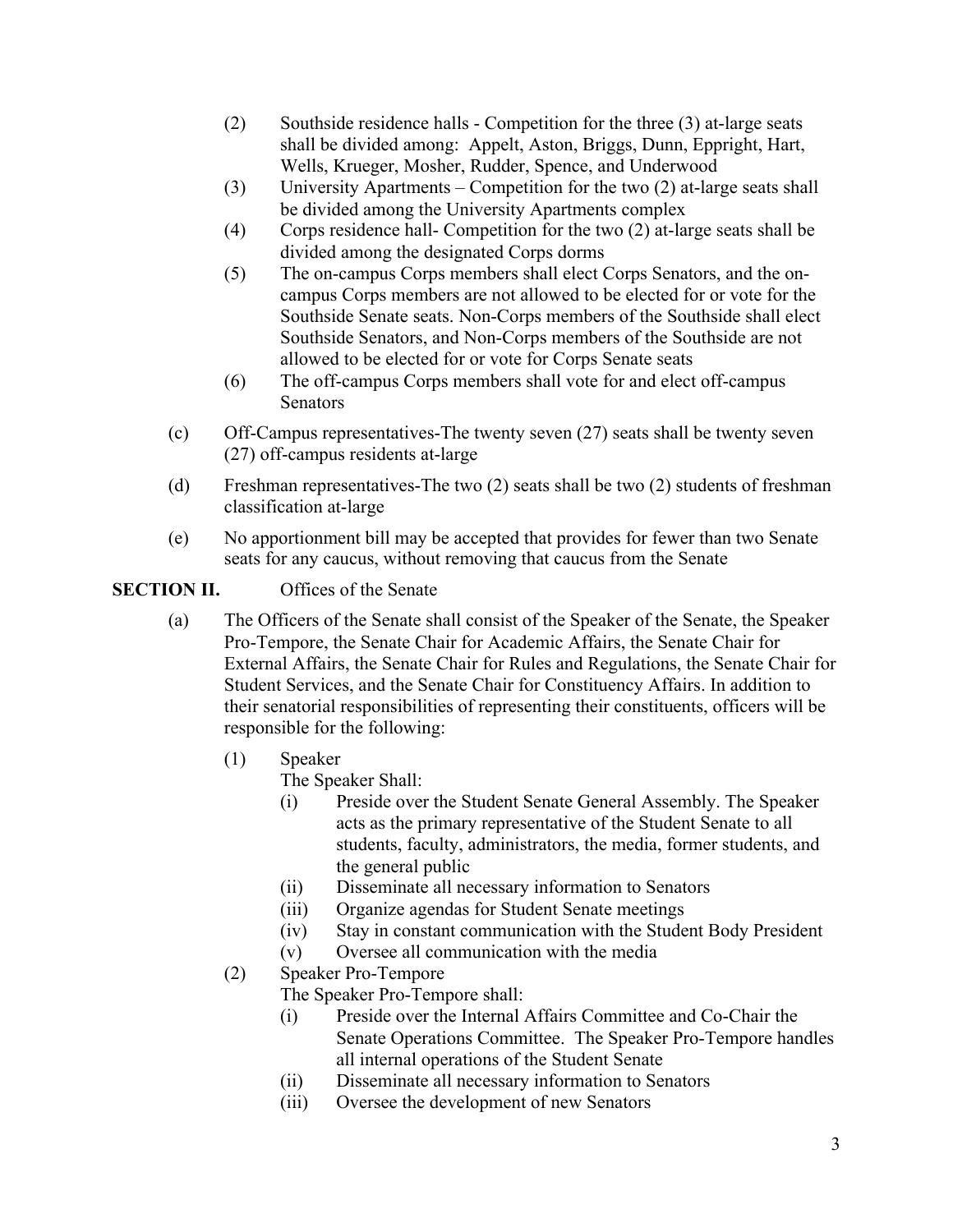- (iv) Enforce the absence policy
- (v) Manage Senator resignations
- (vi) Organize Student Government Association Banquet with the members in the Executive Branch
- (vii) Oversee the Executive Director of Operations
- (viii) Maintain all finances of the Student Senate
- (3) Rules & Regulations Chair
	- The Rules & Regulations Chair shall:
		- (i) Preside over the Rules & Regulations Committee. The Rules  $\&$ Regulations Chair is responsible for facilitating ideas for the members of the committee concerning the Student Government Associations Constitution, Executive Branch By-Laws, Judicial Court By-Laws, Student Senate By-Laws, and the Election Regulations. The Chair acts as chief interpreter of the Senate By-Laws for the Student Senate
		- (ii) Disseminate all necessary information to members of their committee and to all Senators
		- (iii) Hold regular meetings with members of the committee
		- (iv) Oversee Senate reapportionment
	- (v) Stay in communication with the Election Commissioner
	- (vi) Enforce the committee absence policy
- (4) Academic Affairs Chair

The Academic Affairs Chair shall:

- (i) Preside over the Academic Affairs Committee. The Academic Affairs Chair is responsible for facilitating ideas for the members of the committee concerning all academic policies affecting Texas A&M Students. The Chair works directly with the Academic Affairs Chair of the Faculty Senate and their counterpart in the Executive Branch of Student Government Association
- (ii) Disseminate all necessary information to members of their committee and to all Senators
- (iii) Hold regular meetings with members of the committee
- (iv) Enforce the committee absence policy
- (5) External Affairs Chair

The External Affairs Chair shall:

- (i) Preside over the External Affairs Committee. The External Affairs Chair is responsible for facilitating ideas for the members of the committee concerning proposed or current ordinances or other actions by the Cities of Bryan and College Station and proposed or current legislation by state and federal governments. The chair works directly with the Texas A&M Vice President for Governmental Affairs, Legislative Relations Chair in the Executive Branch of Student Government Association, and the Bryan and College Station City Council Liaisons
- (ii) Disseminate all necessary information to members of their committee and to all Senators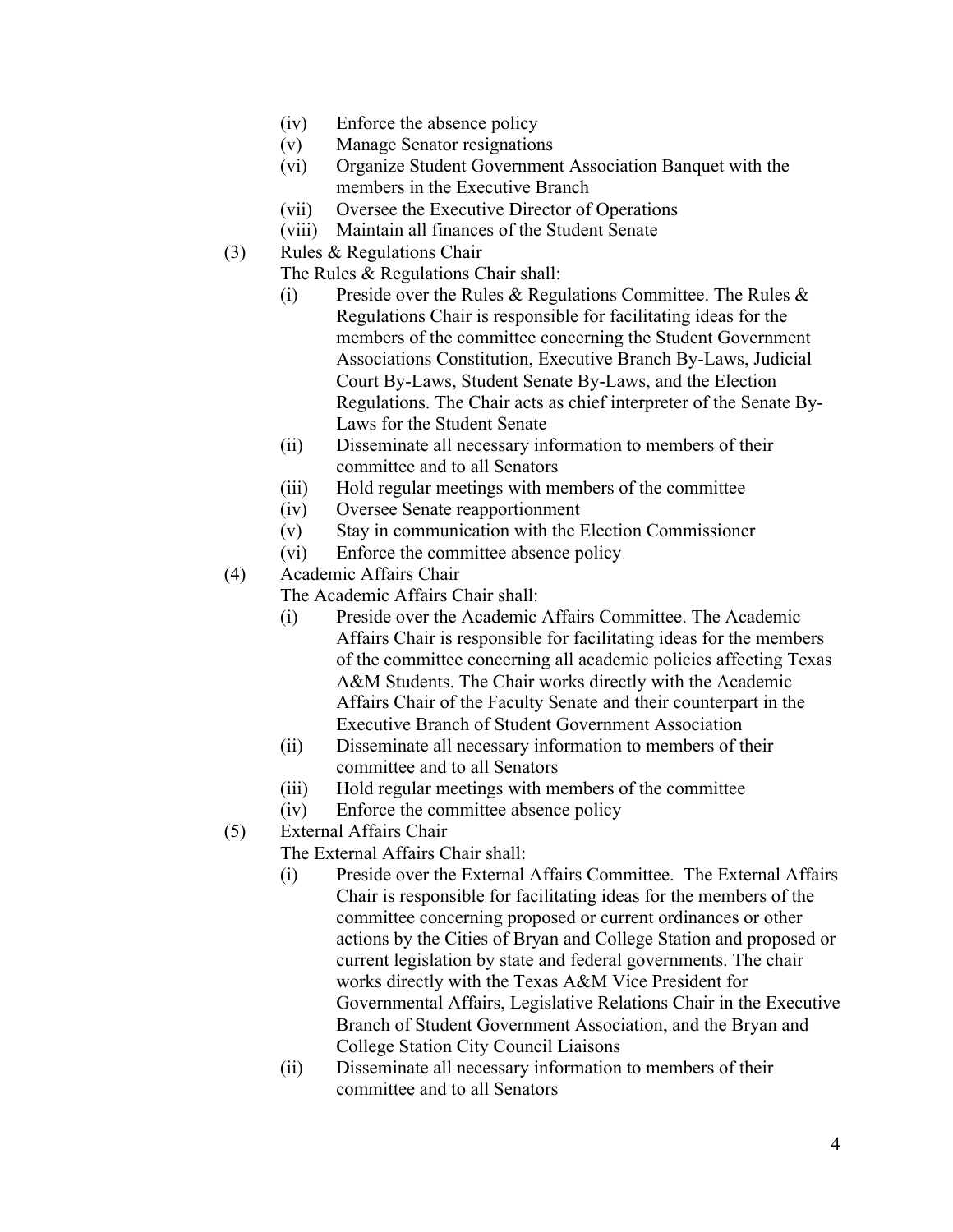- (iii) Hold regular meetings with members of committee
- (iv) Stays in constant communication with the Legislative Relations Chair
- (v) Enforce the committee absence policy
- (vi) Oversee the Bryan and College Station City Council Liaisons
- (6) Student Services Chair
	- The Student Services Chair shall:
		- (i) Preside over the Student Services Committee. The Student Services Chair is responsible for facilitating ideas for the members of the committee concerning but not limited to issues such as parking, bus operations, Aggie Bucks, students with disabilities, and campus safety. The Chair works directly with all appropriate members in the Executive Branch related to student services issues and all directors and vice presidents within the Office of the Vice President for Administration
		- (ii) Disseminate all necessary information to members of their committee and to all Senators
		- (iii) Hold regular meetings with members of committee
		- (iv) Stay in constant communication with the appropriate administrators related to projects and policy changes
		- (v) Enforce the committee absence policy
		- (vi) Oversee the Student Disabilities Liaison
		- (vii) Appoint and oversee the Student Service Fee Advisory Board Liaison, the Recreational Sports Fee Liaison, the Student Health and Medical Services Fee Liaison, and the Student Center Complex Fee Liaison
- (7) Constituency Affairs Chair

The Constituency Affairs Chair shall:

- (i) Preside over the Constituency Affairs Committee. The Constituency Affairs Chair is responsible for all constituency relations issues
- (ii) Disseminate all necessary information to members of their committee and to all Senators
- (iii) Hold regular meetings with members of committee
- (iv) Stays in constant communication with the Communications Chairs
- (v) Enforce the committee absence policy
- (vi) Appoint and oversee the International Student Liaison, and the Greek Liaison
- (b) Senator

Each Senator shall:

- (1) Represent their constituents on all issues
- (2) Attend Senate meetings, mandatory retreats, and development days
- (3) Join exactly one of the four legislative Senate Committees and attend the meetings as scheduled by the Committee Chairs
- (4) Share, along with the Senate officers, the exclusive right to sponsor legislation, speak on the Senate floor, and vote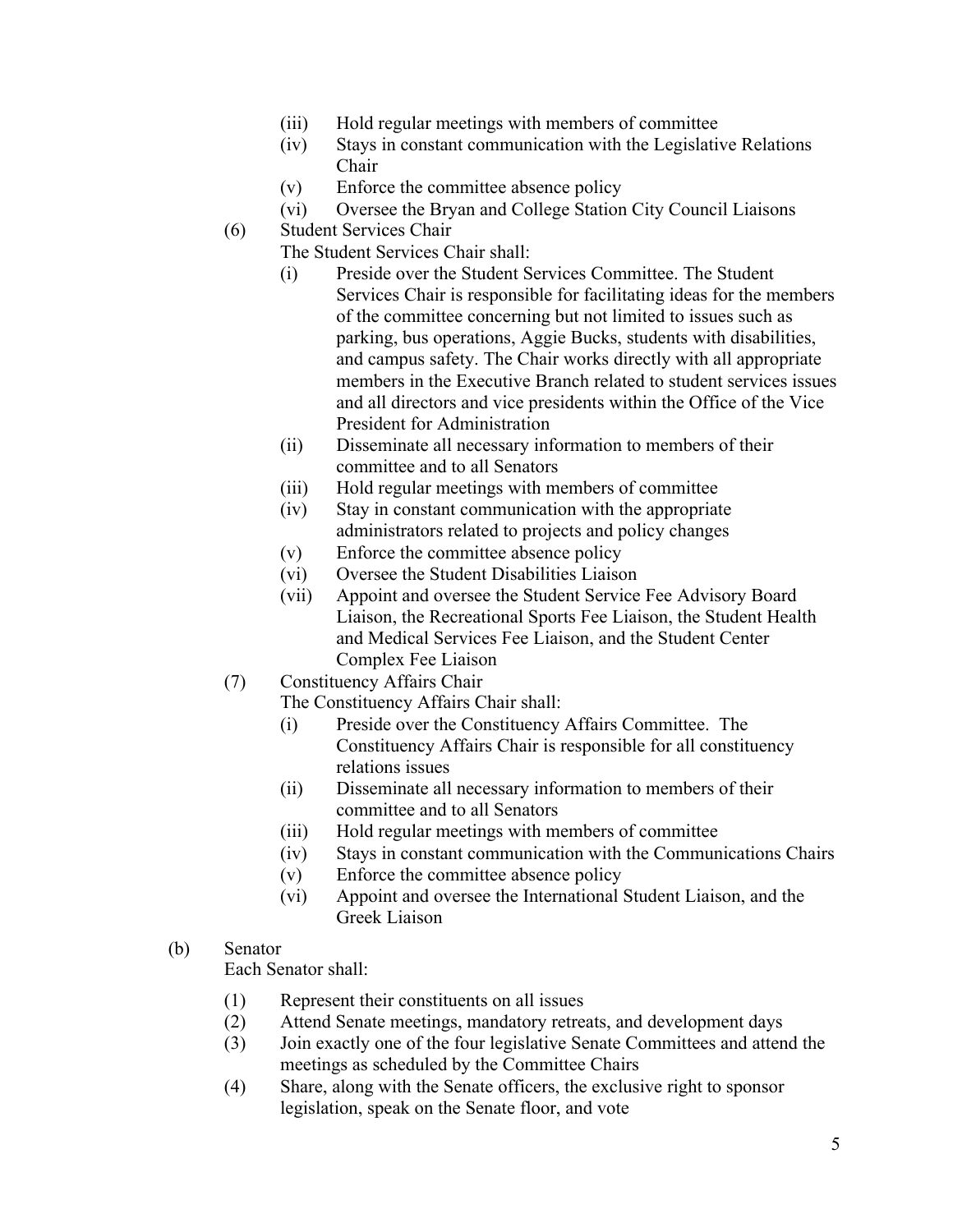- (c) The ex-officio positions shall consist of the:
	- (1) Executive Director of Operations
		- The Executive Director of Operations shall:
		- (i) Assist the Speaker Pro-Tempore in all matters relating to the functioning and internal operations of the Student Senate. The Executive Director of Operations shall attend and is a non-voting member of the Internal Affairs Committee. The Executive Director of Operations shall be Co-Chair of the Operations Committee
		- (ii) Help organize Senate retreats and development days
		- (iii) Oversee all members of the Operations Committee
		- (iv) Be considered a member of the session that they serve in for officer election purposes
	- (2) Director of Administration
		- The Director of Administration shall:
			- (i) Oversee all fundraising initiatives of the Student Senate
			- (ii) Oversee the computer and projector at Student Senate meetings
			- (iii) Oversee Social Activities of the Student Senate
	- (3) Director of Communications

The Director of Communications shall:

- (i) Act as a liaison with the media
- (ii) Serve as a consultant to Senators on correspondence with The Battalion regarding Senate publicity within their respective caucuses
- (iii) Attend Student Senate general meetings to record and publish the Senate minutes.
- (4) Director of Information Technology

The Director of Information Technology shall:

- (i) Maintain the Student Senate homepage, as well as the Student Senate listserv
- (5) Director of Marketing

The Director of Marketing shall:

- (i) Serve as a member of the Constituency Affairs committee, aiding on projects as deemed appropriate by the E.D.O. and the Constituency Affairs Officer
- (ii) Publicize Senate vacancies when appropriate
- (iii) Complete the administrative elements of Constituency Affairs projects such as college council roundtables and speaking tours
- (iv) Oversee all publicity efforts on behalf of the Student Senate
- (v) Maintain iTunesU Communication Program, including all Podcasts, but not limited to this person at the discretion of the Speaker
- (6) Director of the Archives of the Senate

The Director of the Archives of the Senate shall:

(i) Oversee all procedures and operations of the Archives of the Senate as provided for in these by-laws and the statutes, subject to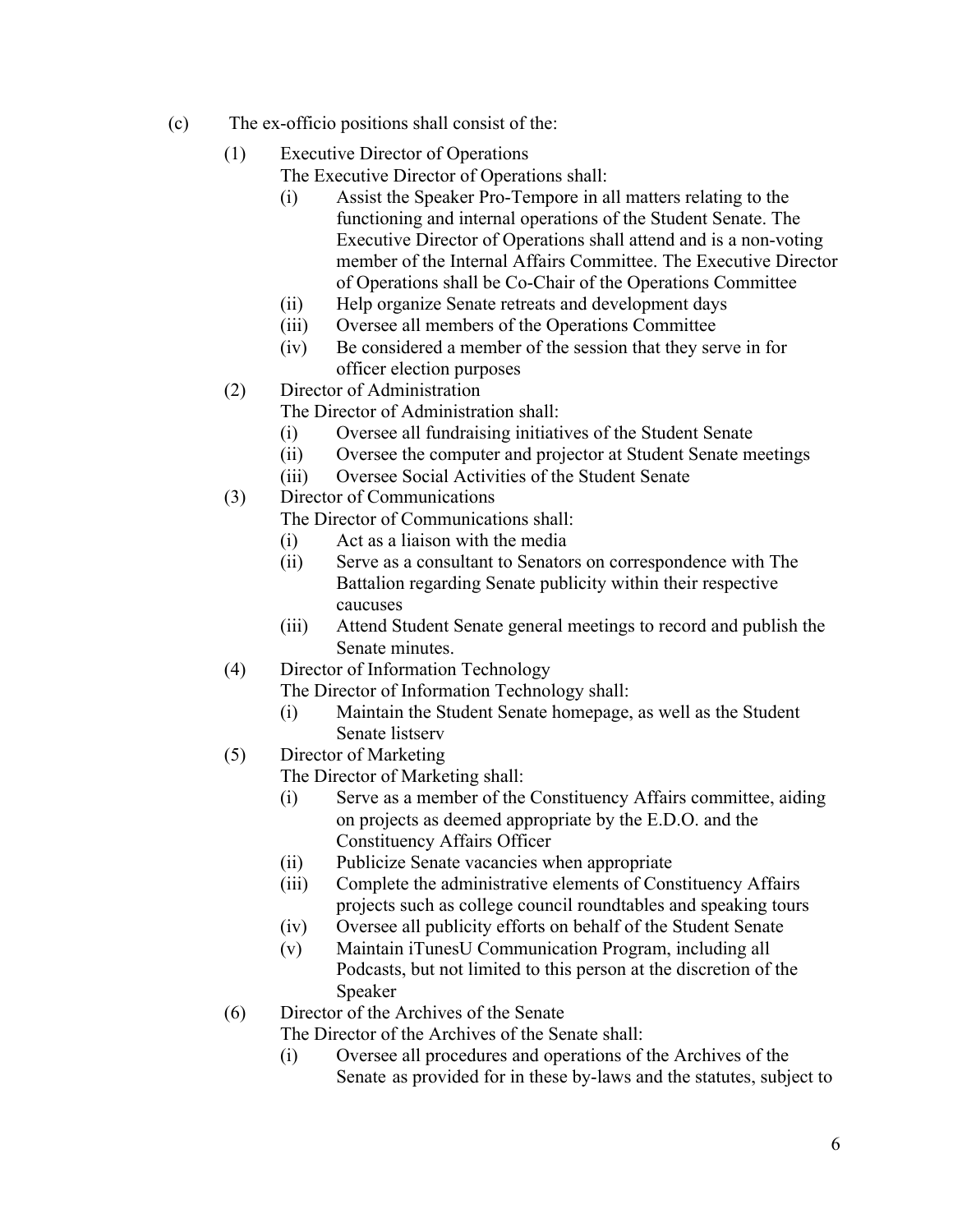oversight by the Executive Director of Operations, Speaker Pro Tempore, and Speaker in increasing order.

- (ii) Establish, organize, and maintain such a team as may be necessary to assist in fulfilling the duties of the position subject to the approval of the Executive Director of Operations.
- (iii) Maintain a database of former Student Senators and contact with such former members as may be requested by the Executive Director of Operations, Speaker Pro Tempore, or Speaker for the purposes of financial or leadership development or social networking.
- (7) Liaisons
	- (i) The Speaker has the power to create liaison positions
	- (ii) All liaison position will be open to any student of Texas A&M University, not excluding Student Senators
	- (iii) All liaisons will be appointed by their respective committee chair, as outlined in each committee chair's responsibilities, and will be approved by a two-thirds vote of the Senate
	- (iv) All liaisons have the ability to recruit or assemble a team to work along with them with the approval of the committee chair
- (d) All ex-officio positions will be open to any Texas A&M student, not excluding Student Senators, and will also follow the attendance procedures as stated in Article III, Section IV. The only required ex-officio positions are those listed above. All ex-officio officers shall be appointed by the Internal Affairs Committee and confirmed by a two-thirds (2/3) vote of the Student Senate
- (e) All Ex-Officio members shall have limited speaking privileges at Student Senate General Assembly meetings restricted to periods of question and answer only. These limited speaking privileges shall not extend, for any reason, to periods of debate. The Student Body President and Chief Justice of the Judicial court shall be considered ex-officio members only for the purpose of the aforementioned limited speaking privileges.
- (f) Caucus Leaders
	- (1) Caucus Leader Position

The Caucus Leaders shall:

- (i) Report directly to the Constituency Affairs Chair to assist in constituency relations initiatives and serve on the Constituency Affairs Committee
- (ii) Establish and maintain a close working relationship with the major organizations and administrators within each constituency area
- (iii) Survey the student body according to the provisions listed in Article III, Section III, Subsection (h) of the Texas A&M University Student Government Association Constitution.
- (2) Caucus Leader Performance Review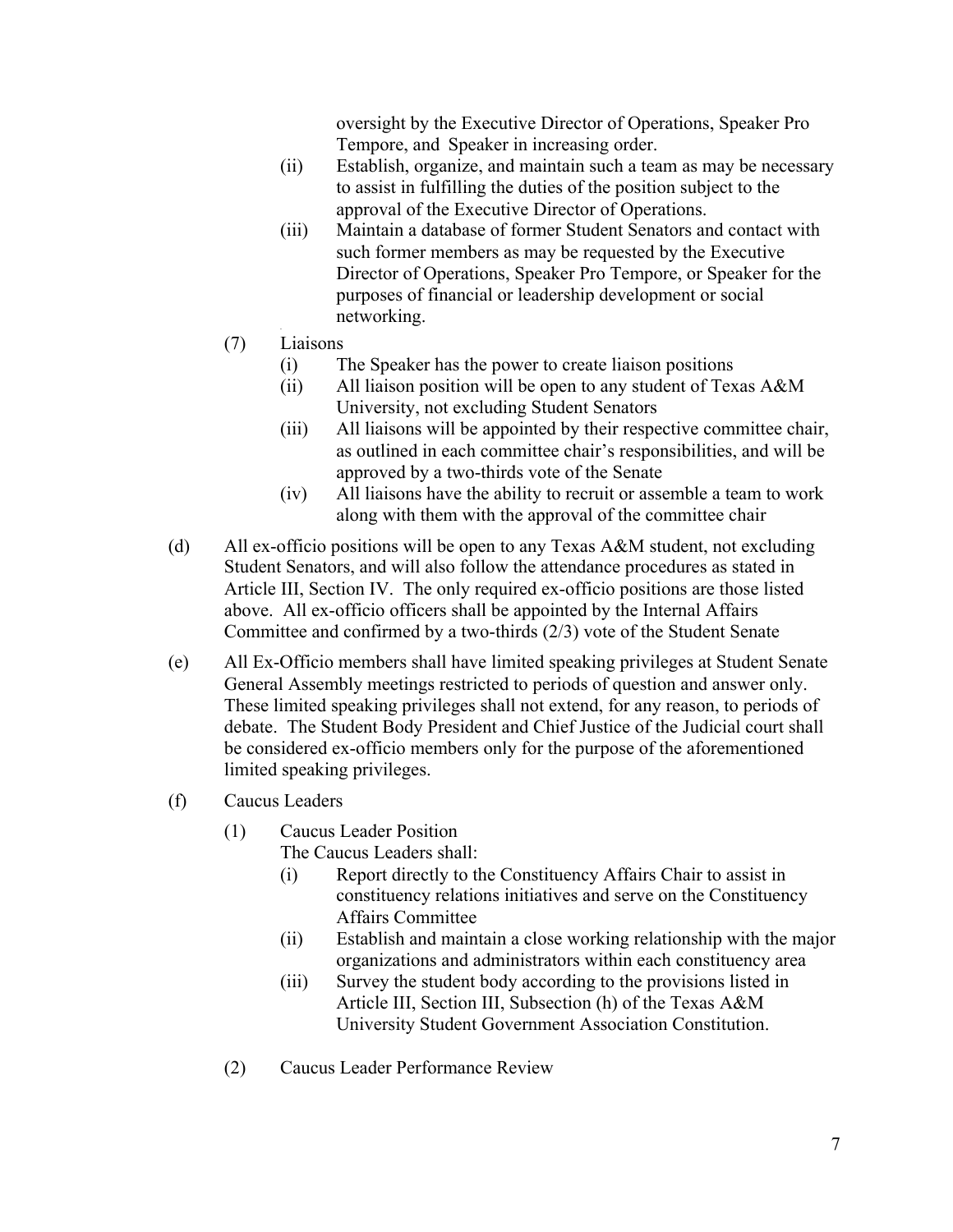- (i) A complaint regarding a Caucus Leader's performance shall be filed with the Constituency Affairs Chair
- (ii) The Internal Affairs committee shall meet in closed session during the week following filing to consider the complaint and determine if removal of the Caucus Leader is warranted
- (ii) An appeal of the decision rendered by the committee may be filed with the Judicial Court to be considered within one week of filing.
- (g) The responsibilities listed above do not enumerate, in any way, the full scope of the duties of these offices, but are rather the absolute minimum expectations for these positions

### **SECTION III.** Scholastic and Conduct Policy

- (a) No member of the Student Senate shall be on scholastic or conduct probation with the University. All members must comply with the academic standards as set forth in the University Rules and Regulations, as well as have at least a 2.25 cumulative grade point ratio for undergraduate students and at least a 3.00 cumulative grade point ratio for graduate students at the time of their election or appointment. Senators, Senate Officers, Senate Ex-Officio Officers, and Ad-hoc Committee Chairs shall maintain a 2.25 cumulative grade point ratio and a 2.00 term grade point ratio for undergraduate students, and a 3.00 cumulative and term grade point ratio for graduate students for every semester (spring, summer, and fall) while in office
	- (1) If a senator does not meet the grade requirements and the Senator has an academic appeal filed with their professor to change the grade in a class, then that Senator may ask to be placed on probation. The Senator must submit documentation of the appeal to the Speaker Pro-Tempore. The appeal must be resolved by the fourth week of the fall semester if the grade deficiency occurred in the spring or summer semesters or by the fourth week of the spring semester if the grade deficiency occurred in the fall semester. If the Senator's grades are still deficient after this time, if the appeal was denied, or if the change in grade was not sufficient to bring the Senator's grades out of deficiency, then that Senator will be removed from the Senate and the Senator's seat declared vacant
- (b) Cumulative grade point average requirements shall apply for all semesters at Texas A&M including the summer sessions regardless of the number of hours attempted; Senators shall be responsible for achieving a minimum 2.0 grade point ratio for each semester they are in office
- (c) Any candidate who fails to pay their fines prior to the next election will be ineligible to hold any office by appointment until their fines have been paid
- (d) Senator Dress Code All Senators shall be required to adhere to professional dress standards in official Senate Meetings. Requirements for meetings outside of the official Senate meetings shall be determined and enforced by the prospective chair. Professional dress is considered the following: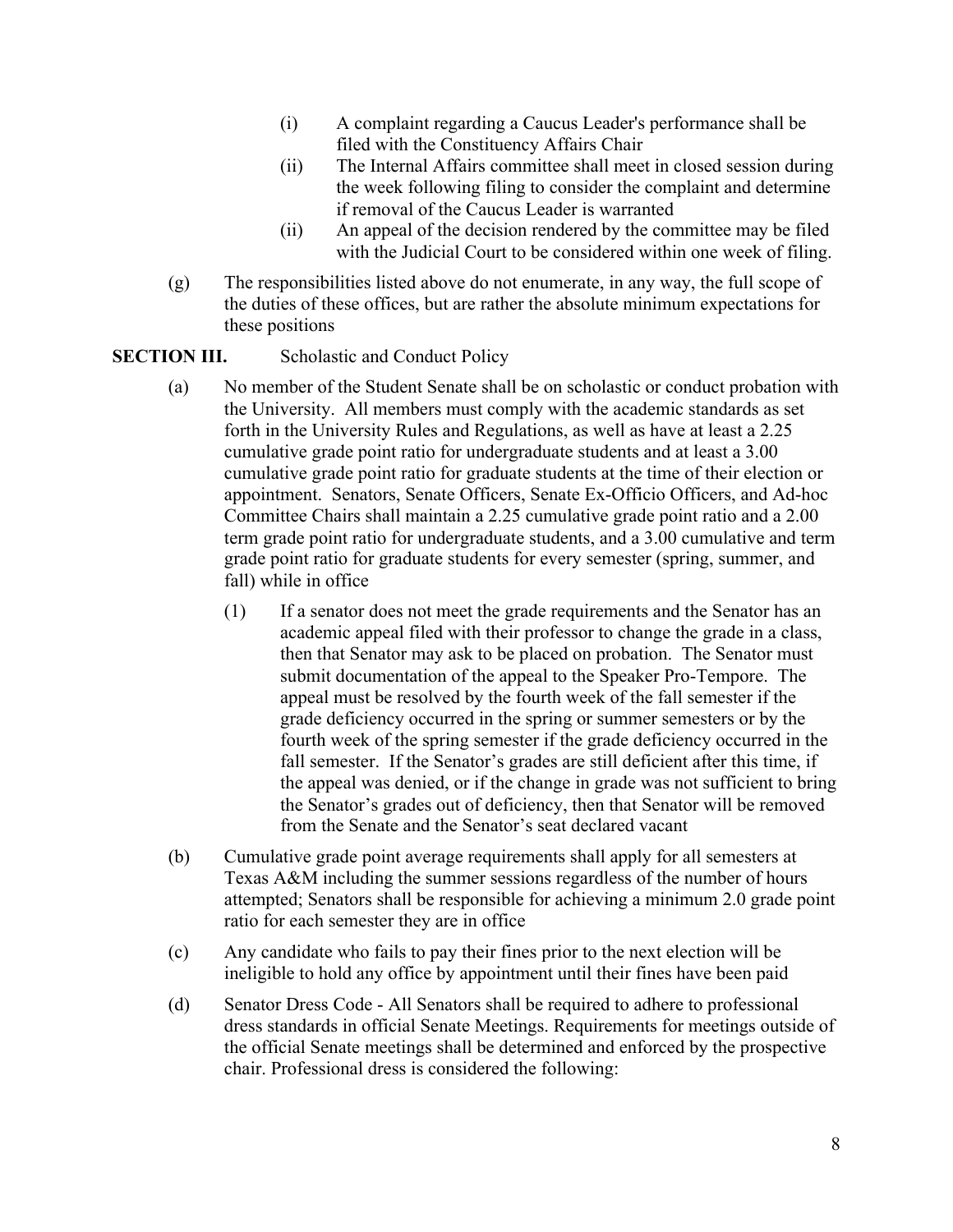- (1) Gentlemen Slacks with button up shirt tucked in with a belt, tie (formal neckwear), and sports coat; or a suit with belt (or suspenders or braces), and tie (formal neckwear). The jacket or sports coat may be removed for comfort throughout the meeting, as well as a loosening of the tie. Shirts should remain tucked in throughout the duration.
- (2) Corps of Cadets members Dress determined as business professional by the Corps of Cadets Leadership.
- (3) Ladies A dress, skirt and jacket, or pantsuit with an appropriate shirt. Jackets may be removed for comfort throughout the duration of the meeting.
- (4) Failure to adhere to the dress standards outlined will result in the following course of action by the Chair:  $(1<sup>st</sup>$  Offense) an advisement on the measures which should be taken to adjust dress appropriately to be adhered to for all following meetings,  $(2<sup>nd</sup>$  Offense) a call to order by the chair, and informed about the nature of the violation, automatic loss of speaking privileges (3<sup>rd</sup> Offense) further attempts to speak out of order will result in the chairs decision to censure the voting privileges of the member, thereby resulting in their official absence for the duration of the meeting. The body reserves the right to "Appeal to the Decision of the Chair" if they feel the chairs decision is biased or inappropriate. The appeal requires a second and a (2/3) vote to overturn the chairs decision.
- (5) If a senator feels that he or she cannot adhere to the dress code due to the inability to attain appropriate dress code clothing, that Senator may come before the Executive Board of Officers with a petition to this Dress Code based on financial inability to comply. Based upon an interview regarding the petition the aforementioned board will make the decision whether or not the Student Senate will provide the means of professional dress for the Senator, or exempt the Senator from the required dress code.
- (e) Senator Recognition When recognized by the chair the Senator shall stand, address the chair or presenter, state their name and caucus represented, and proceed. Failure to adhere to protocol will result in two calls to order by the chair, followed by loss of speaking privileges on the third call to order. Further attempts to speak out of order will result in the chairs decision to censure the voting privileges of the member, thereby resulting in their official absence for the duration of the meeting. The body reserves the right to "Appeal to the Decision of the Chair" if they feel the chairs decision is biased or inappropriate. The appeal requires a second and a (2/3) vote to overturn the chairs decision.

## **SECTION IV.** Absence Policy

- (a) If a Senator, Senate Officer, Ex-Officio Officer, or Ad-Hoc Committee Chair accumulates three (3) unexcused absences during one full term of the Senate, they are automatically removed from their position following the fourth unexcused absence regardless of the reason
	- (1) Four unexcused absences may be made up through speaking at constituency meetings, participating in Senate service projects, speaking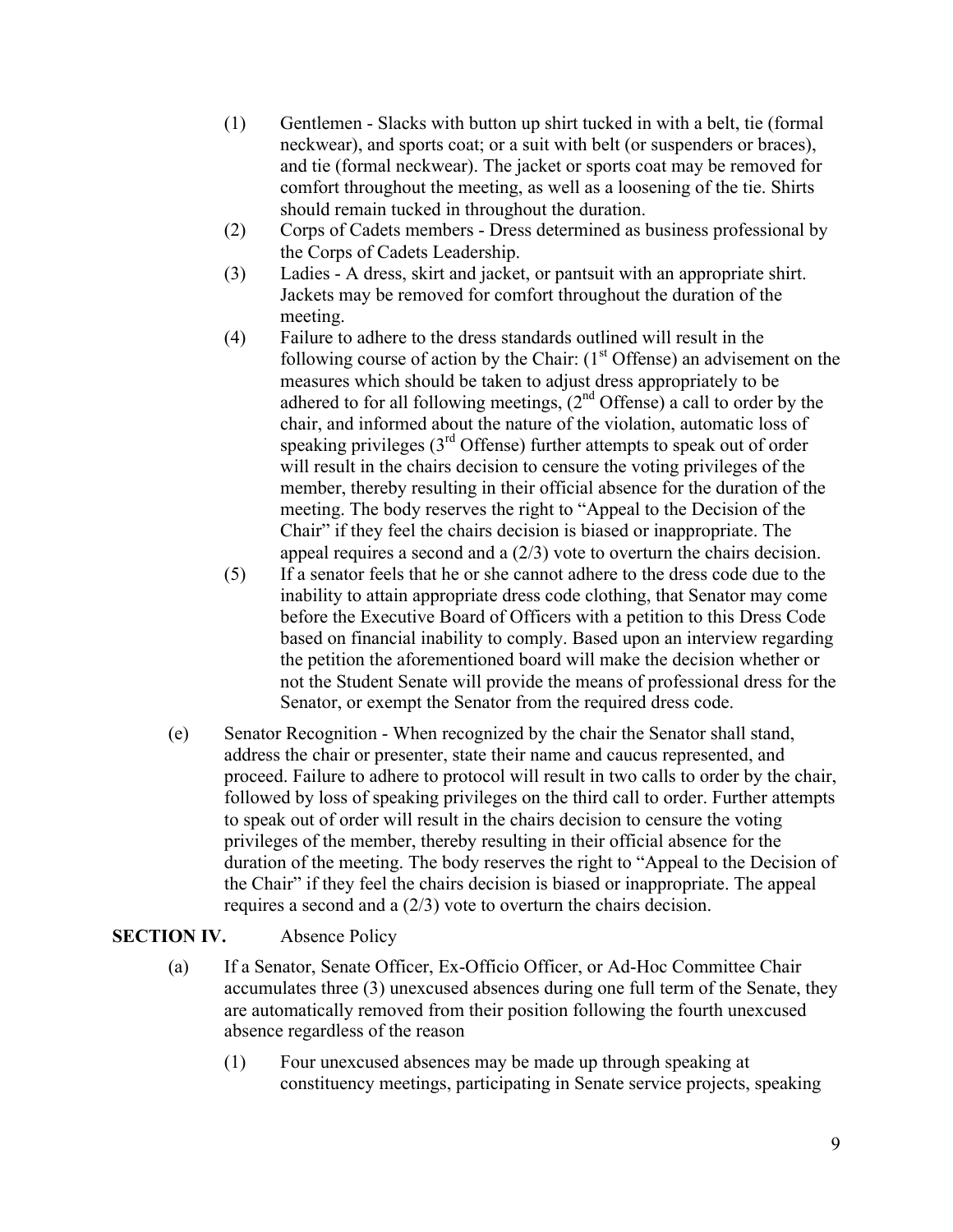with administrators, and other activities and projects. All must be approved by the Internal Affairs Committee

- (2) These projects, meetings, and activities will count for 1/4 of an absence, unless Internal Affairs approves otherwise
- (3) Absence forgiveness can also be received by attendance at Constituency Affairs, Operations, Budget, Finance Committee, and any Ad-Hoc committee meetings approved by Internal Affairs. Members of these committees will receive 1/8 of an absence forgiven per meeting attended
- (b) Excused absences will be limited to two per term. Once the two excused absences have been granted then all subsequent absences will be considered unexcused. An excused absence shall be defined as:
	- (1) An excused university absence as defined in Section 15 of the University Regulations
	- (2) An absence due to a departmentally scheduled exam
	- (3) An absence that the Officers of the Senate deem of merit
- (c) All absences are to be considered conditionally unexcused. For an excused absence to be granted, the Senator must show reasonable cause for the absence. The Senator must present his/her case to the Officers of the Senate within fortyeight (48) hours for a determination of the status of the absence in question. If this absence is not reviewed before the next Senate meeting, the absence will automatically be considered an unexcused absence regardless of the reason
- (d) Two roll calls will be taken during the General Assembly meetings of the Student Senate, after calling the meeting to order and prior to adjournment. If a motion to adjourn is approved by the body, the second roll call will take place immediately after the motion to adjourn but before the body is declared adjourned. Missing both roll calls constitute as one (1) absence. Missing one roll call will result in one-half (1/2) absence
- (e) Each Senator must serve on exactly one (1) of the Legislative Committees (Rules and Regulations Committee, Student Services Committee, Academic Affairs Committee, and External Affairs Committee). Committee Chairmen shall be responsible for holding a meeting between each Senate meeting. In the event that a Committee Chairman considers meeting unnecessary, he or she shall report such to the Speaker and announce the cancellation at the prior week's Senate meeting
	- (1) Excused and unexcused absences must be reported to the Speaker Pro-Tempore three days following the meeting missed
	- (2) Members of these committees who miss a meeting without excuse will receive a ½ unexcused absence.
	- (3) Members of these committees who miss a meeting with an excuse deemed acceptable by the chair of the committee will receive a ½ excused absence
- (f) Members of any non-legislative committee will receive a ½ unexcused absence per unexcused absence from a meeting.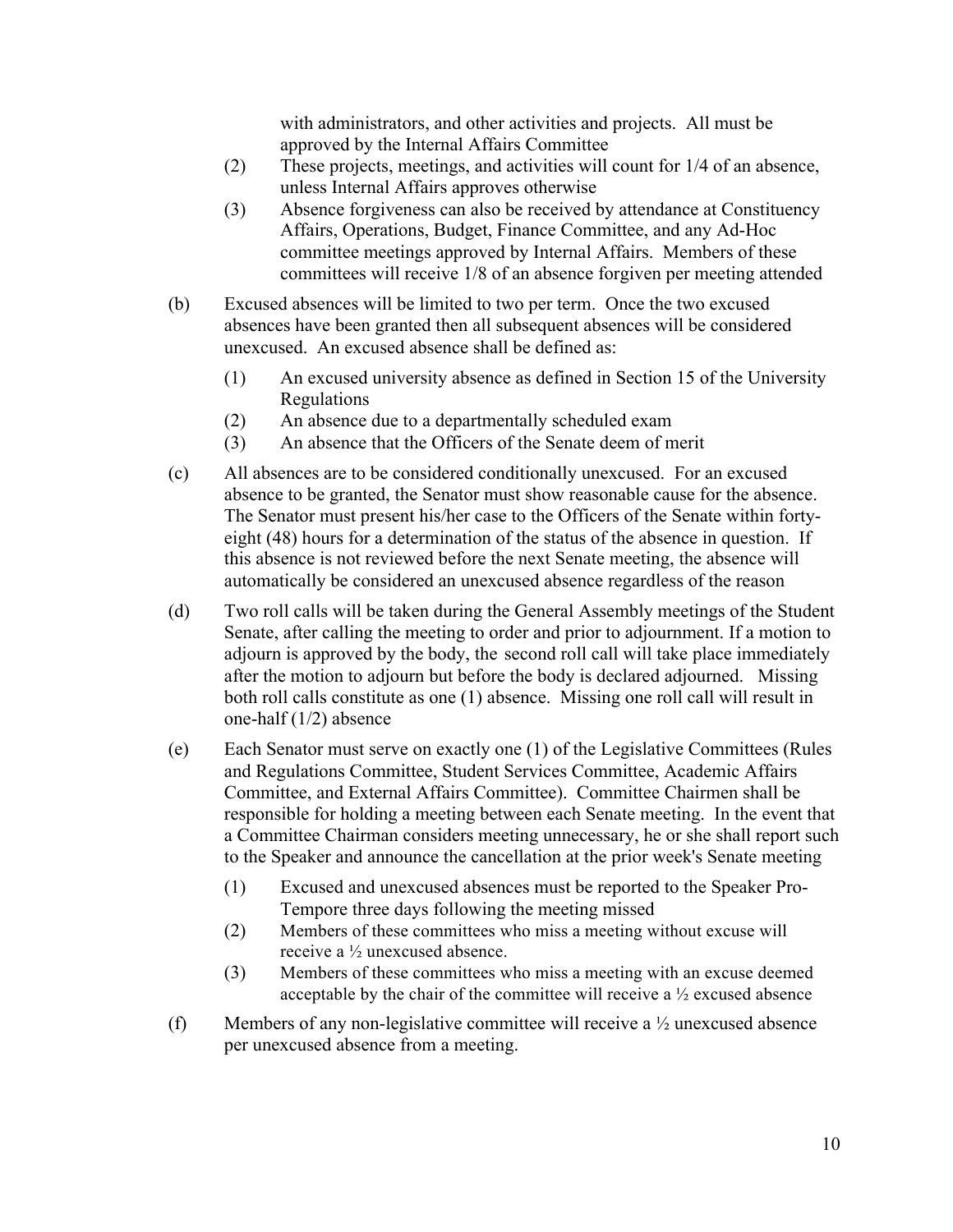- (g) Any member of a non-legislative committee who receives two consecutive unexcused absences from that committee's meetings can be removed from that committee as the discretion of the chair of the committee
- (h) An unexcused absence of the Internal Affairs Committee by one of its members shall constitute a one-half (1/2) absence for the member
- (i) An unexcused absence of Governance Council by a Senate Officer shall constitute a one-half (1/2) absence for the officer. If an officer will have an excused absence to Governance Council then they are to inform the Speaker Pro-tempore of the situation and send another member of Senate in their place.
- (j) All absences shall remain permanently attached to Senators through the entire Senate Session, regardless if he/she is to change positions within the Senate

## **SECTION V.** Resignation Process

(a) A senator must present a letter of resignation to the Speaker Pro-Tempore or a majority of the Senate Officers stating their reasons for resignation. The resignation may be retracted until the next meeting of the Internal Affairs Committee is held at which point the resigning Senator is relieved of all Senatorial privileges including but not limited to speaking and voting at Senate functions and then the Senate Officers may begin the process of filing the vacancy

## **SECTION VI.** Impeachment Procedures

(a) Definitions

For the purposes of Section VI, the following definitions shall apply:

- $(1)$  "Senator(s)":
	- (i) Those elected or selected (see Article IV, Section VII, (f)) to the position of Senator, representing a college, area of residency, or the Freshman class at Texas A&M,
	- (ii) Any elected or appointed official of the Student Senate, including Committee Chairs, the Speaker, Speaker Pro-Tempore, the Director of Operations Committee, Liaisons, or other Ex-Officio members established by the Student Senate Standard Operating Procedures
- (2) "Official(s)":
	- (i) Those elected or appointed persons specifically stated to be eligible for impeachment under Article VI of the SGA Constitution
- (3) "Student Senate":
	- (i) Any and all members present and voting in impeachment hearings.
- (4) "Accused/Accusing":
	- (i) Those members either submitting the charge of misconduct or that person charged with the indictment; the "accusing" party may consist of one or more persons, and all reference time allotments apply to the "accusing" party as a whole.
- (b) Impeachments Allowance and Motion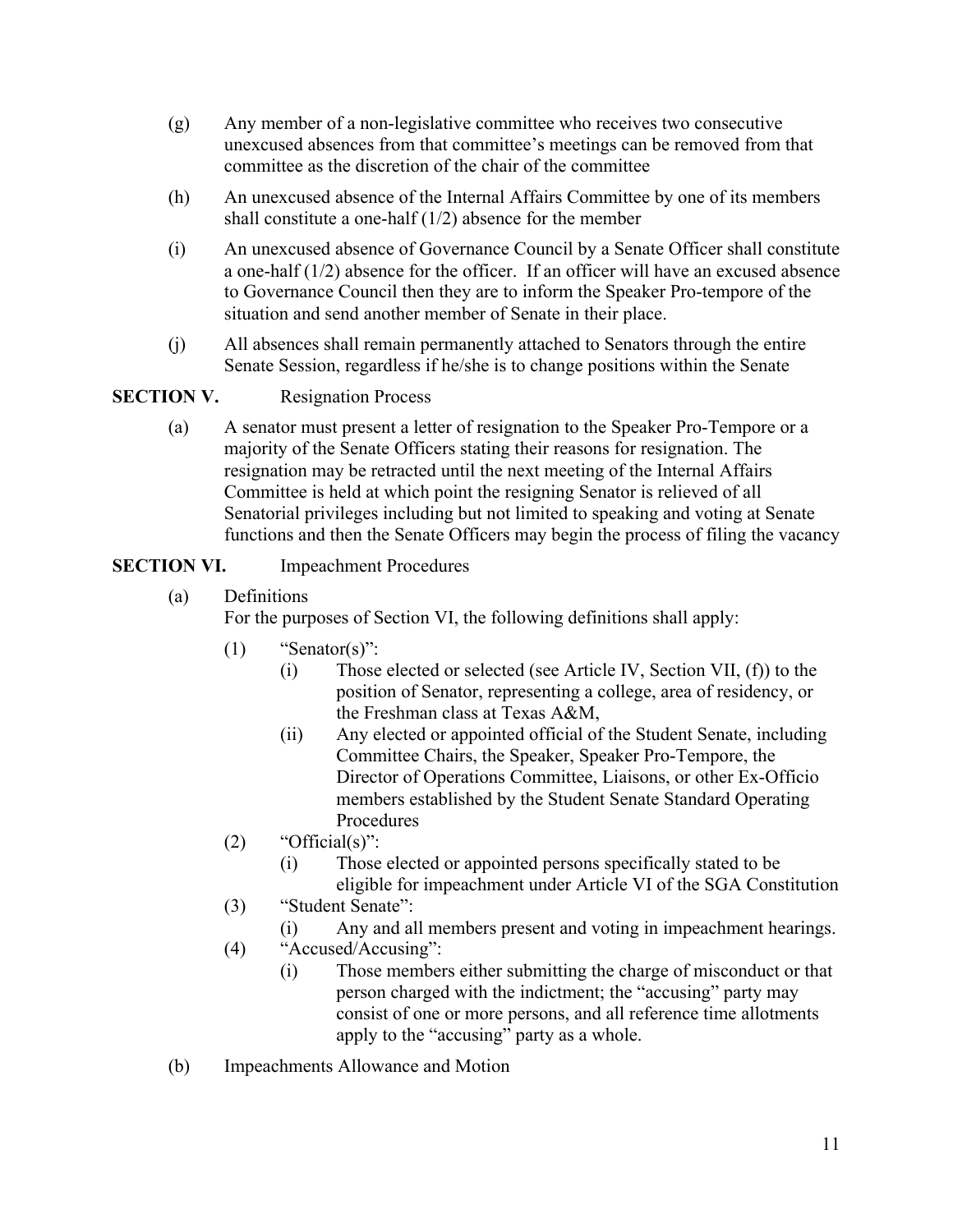- (1) Senators and officials may be impeached and removed from office for reasons including, but not limited to, any substantial failure to fulfill the duties and responsibilities mandated by the Texas A&M University Student Government Constitution or the bylaws of the respective branch.
- (2) Only one Senator or Official may be considered for impeachment at any given time.
- (3) Motion for impeachment is a main motion and may be made by any voting member of the Student Senate. It must receive a one-fifth (1/5) second for further consideration.
- (4) Once a motion for impeachment is made and approved, the Senate shall immediately proceed in special executive session.
- (c) Procedures
	- (1) The Chief Justice and, unless directly involved, the Rules & Regulations chair are the only officials permitted to interpret Section IV.
	- (2) The Rules & Regulations chair shall preside over impeachment hearings, unless withdrawn voluntarily or deemed unable to do so by a simple majority vote. Successive presiding officers will be considered in the following order:
		- (i) The Speaker of the Senate
		- (ii) The Speaker Pro-Tempore
		- (iii) The Committee Chairs in increasing order of committee size
		- (iv) The Executive Director of Operations
	- (3) If any of the aforementioned officers are directly involved in the impeachment hearings they will automatically be disqualified from chairing the impeachment hearing. If no officer of the Student Senate is deemed able to judiciously chair said impeachment proceedings, a Justice of the Judicial Court shall be called to chair the proceedings. Any Justice that presides over hearings shall not participate in Judicial Court hearings regarding the verification of the impeachment.
	- (4) At the onset of the impeachment hearing, the specified chair will briefly explain these procedures, answer any pertinent questions, and proclaim specific rules and regulations (see(d)).
	- (5) The accusing party will have a ten minute presentation period, followed by a five minute period of question and answer. The accused will then have the same allotment of time for a defending presentation and question and answer period, respectively. A twenty-minute period of debate will follow. The accused and accusing parties will be given no special or superseding right in debate. All presentations, question and answer, and debate periods will be held in accordance with the Standing Rules and Debate as adopted by the Student Senate.
	- (6) The Director of Communication on the Senate Operations Committee, or another designated member of the Senate Operations Committee, shall compile a report of the proceedings, limited to minutes of factual statements. This individual shall not be a voting member of the Student Senate, and shall not participate otherwise in the impeachment hearing.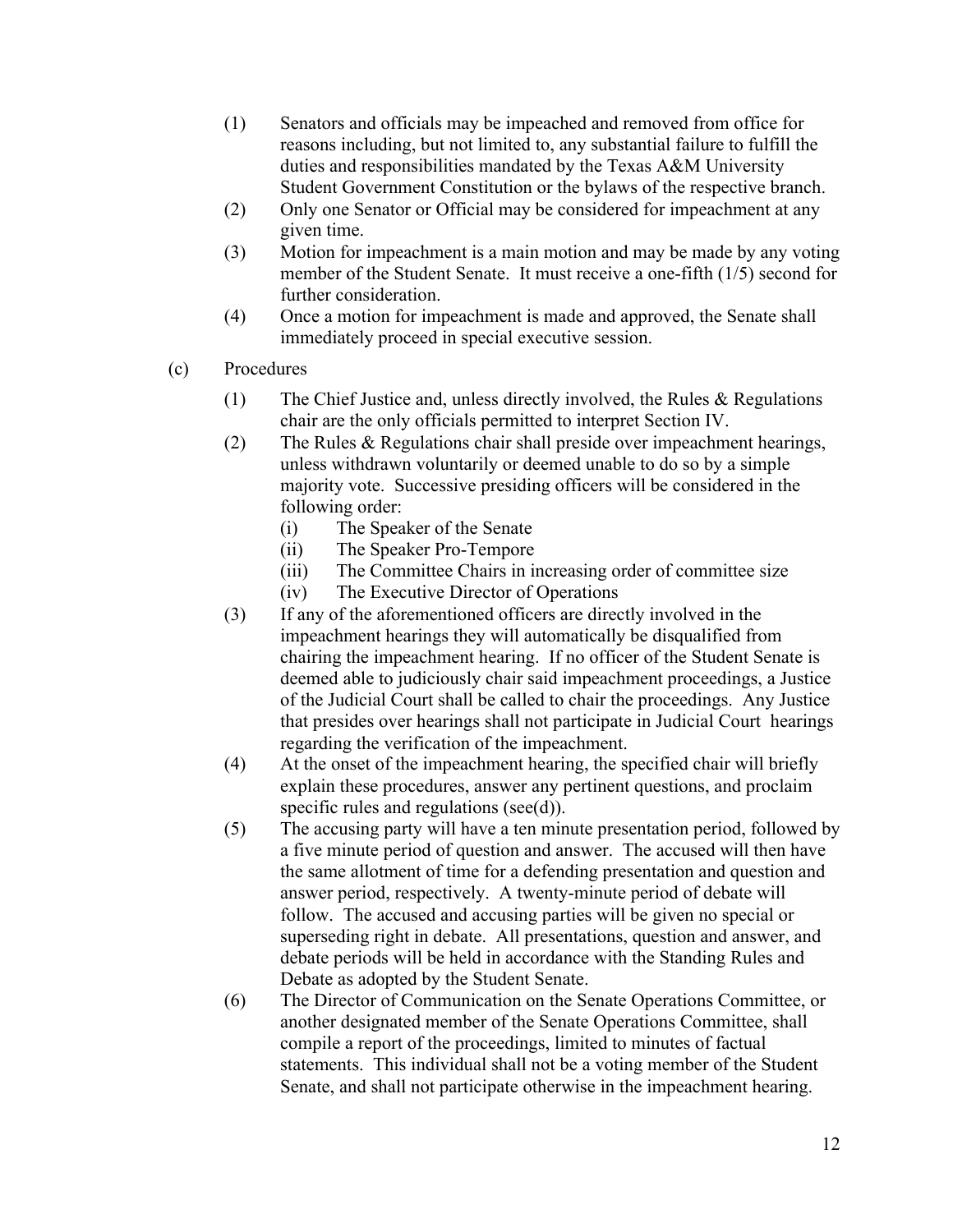- (7) A 3/4 majority vote of the Student Senate shall be required for the impeachment and removal from office. Voting shall be conducted by ballot vote, with no privilege of moving otherwise.
- (8) The impeachment charge will be taken to the Judicial Court of the Student Government and handled according to Article VI of the SGA Constitution.
- (d) Post-proceedings
	- (1) If impeachment constitutes a Senator's removal from office, the resulting vacancy will be filled according to the Senate By-Laws, Article IV, Section VII, (f). Vacancies stemming from the removal of officials from other branches will be filled according to the governing documents and practices of that branch.
	- (2) A public disclosure of the outcome of impeachment hearings is left to the discretion of the Internal Affairs Committee. The Internal Affairs Committee shall notify the removed Senator and the Chief Justice of the Judicial Court of the course of public action to be taken. This concluding action shall be compiled in a brief report to be kept with minutes and other records gathered throughout the course of the impeachment hearing.
	- (3) Minutes and reports compiled during and after hearings shall not be posted or made public domain.
	- (4) Motions to rescind and reconsider will not be entertained subsequent to an impeachment motion.
	- (5) In reference to a single occurrence of a specified impeachable offense, two (or more) impeachment indictments may not be served to a single Senator or official during any one Senate session, or within three months, whichever is longer. This regulation does not apply to a repeat or new offense.
	- (6) The specific charges brought may not be disclosed outside of executive session by anyone other than the indicted person. Violating this subsection constitutes grounds for impeachment.

# **ARTICLE IV. PROCEDURES**

## **SECTION I.** Officer Elections

- (a) The Officers of the Student Senate will be elected at the first new meeting of the new session according to the following format:
	- (1) Candidates for Speaker, Speaker-Pro Tempore, and Rules and Regulations Chair must have served in a prior session of Senate
	- (2) If no candidate meeting the above requirements chooses to run for the above offices then any current member of Senate may run for those offices
	- (3) Nominations shall be accepted from the floor
	- (4) Candidates for all officer positions must be members of the session in which they seek election.
	- (5) Each candidate will have ten minutes to speak, and each speaking period will be followed by a five minute question and answer session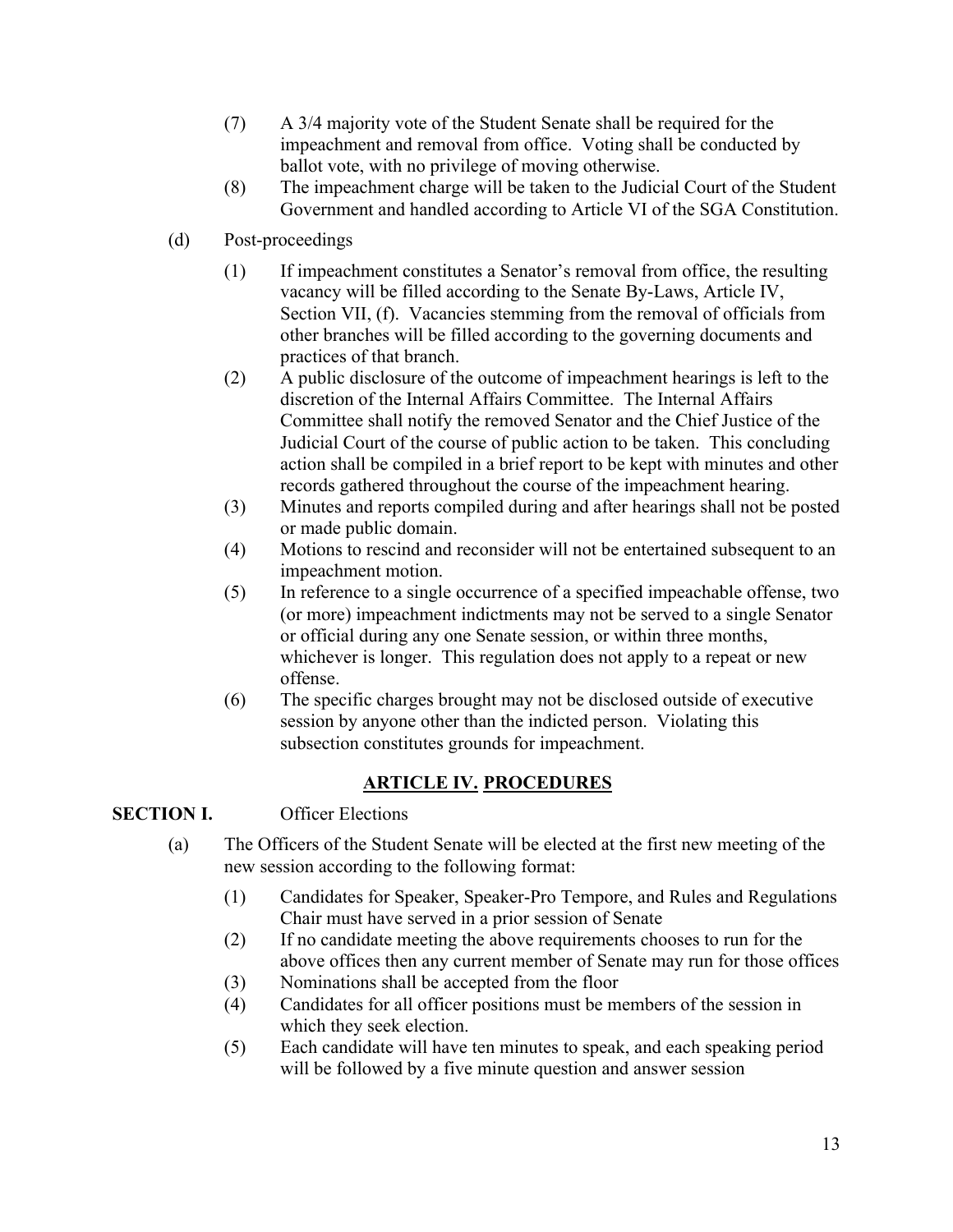- (6) Each candidate is allowed one character speaker on their behalf who may speak for a maximum of five additional minutes
- (7) If only one person is nominated for an office, they will have five minutes to speak, and they may allot any portion of that time to one character speaker
- (8) A period of debate can be requested by any member of the Senate immediately before voting
- (9) A Ballot Vote will be used if at least one Senator requests it
- (10) A Candidate must receive a majority of the vote to be elected
- (11) If in the first vote no candidate receives a majority of the vote a run-off shall occur between the two candidates with the most votes
- (12) If a tie occurs for either of the run-off positions a vote must be recast to break that tie before the run-off can take place
- (13) The candidates in the run-off do not get any more time to speak, but debate may be restarted
- (14) If a position is not filled another election following this format will take place at the next regularly scheduled Senate Meeting
- (15) A motion to adjourn will be out of order during the meeting at which the Speaker, Speaker Pro-tempore, and Rules and Regulations chair are elected.

### **SECTION II.** Other Elections

- (a) Appropriations Chair will be elected at the second meeting of the first spring semester. The Appropriations Chair must be a currently serving Senator. The Appropriations Chair may not be a Senate Officer or an Executive of any of the Student Government Association committees. The Appropriations Chair will be elected pursuant to the rules and procedures set out in Article IV Section I (a).
- (b) The Caucus Leaders shall be elected only by members of their caucus by the end of the second meeting of the Fall and second Spring semester. If a Caucus Leader can no longer serve as a Caucus Leader, for whatever reason, the remaining members of the caucus will hold an election at the next Senate meeting to elect a new Caucus Leader. Senators that have been removed from their position as Caucus Leader are eligible to be elected by their Caucus. If a Caucus Leader election ends in a tie, the Constituency Affairs Chair shall cast the tie-breaking vote.

#### **SECTION III.** Rules of Debate

(a) Before any legislation is considered, the Senate shall approve Rules of Debate. Rules of Debate shall require a 2/3 vote of those present and voting

### **SECTION IV.** Executive Session

(a) Student Senate meetings shall be open to all students who wish to attend. The only exception to this open attendance policy shall be when the Senate moves into Executive Session by a two thirds (2/3) vote of the members present and voting. This motion shall be subject to debate. Only the Senate members and ex-officio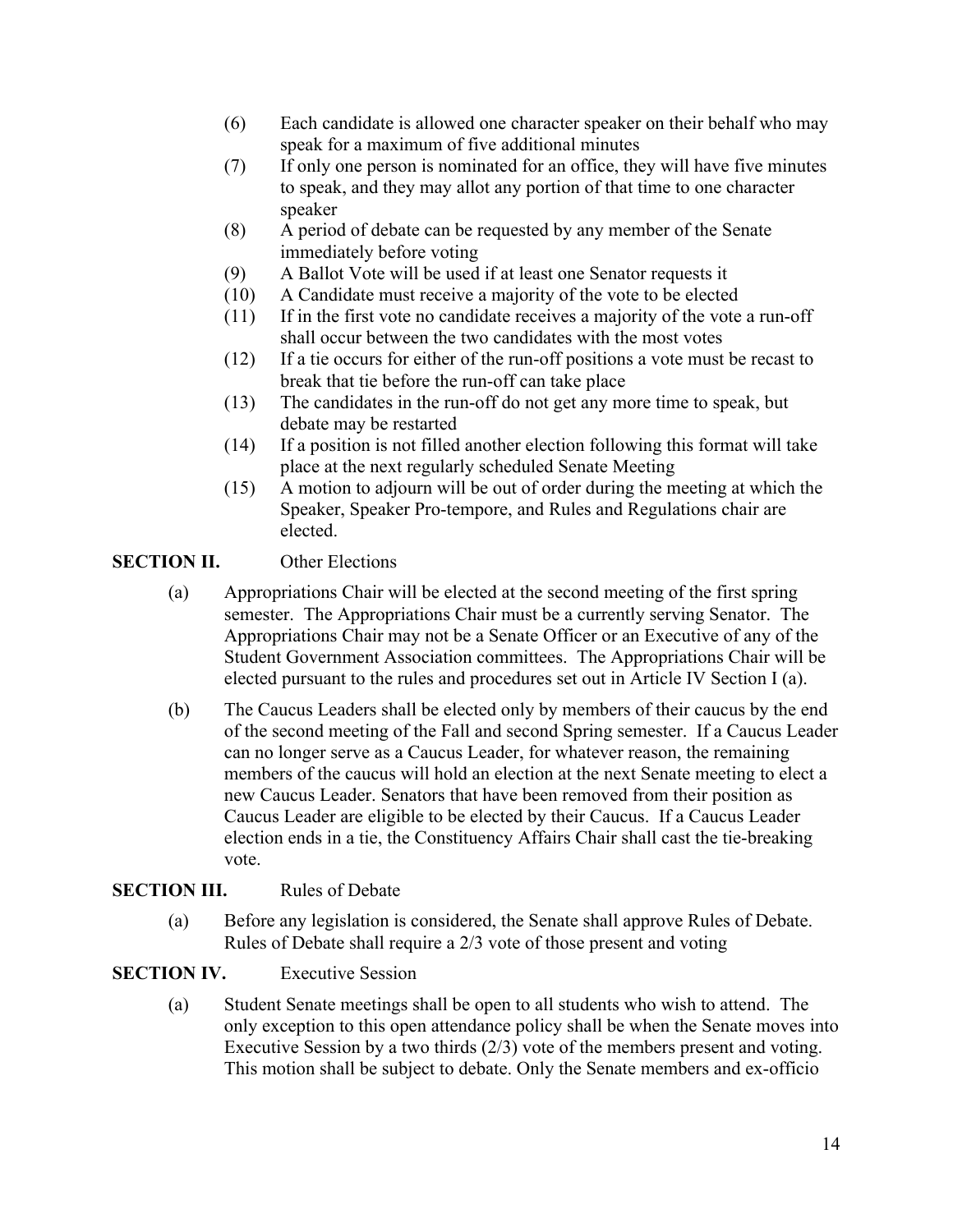members may remain and retain their privileges. The Senate may also allow others to remain by a two-thirds (2/3) vote of those present and voting

## **SECTION V.** Agenda

- (a) A tentative agenda shall be compiled at least one (1) day before each Senate meeting. All legislation must be submitted to the Speaker within four (4) class days prior to the date of the Senate meeting
- (b) Legislation submitted between one (1) and three (3) days prior to the Senate meeting can be placed on the agenda if this action is approved by the majority of the Officers of the Senate
- (c) The Speaker shall decide the order of the agenda
- (d) An open period must be left at the beginning of every Senate Meeting to allow constituents a time to address the Senate

### **SECTION VI.** Legislation

- (a) All legislation shall be made available to the members of the Senate, no less than one (1) class day prior to the day of the Senate meeting at which time it is to be considered
- (b) Legislation must be read in its entirety to the Senate before consideration unless by unanimous consent the Senate agrees to consider the bill as read.
	- (1) Bills: A bill is a binding statement of the Senate calling for a specific action in its implementation. A bill requires a majority vote of the members present and voting. A bill must be presented to the Senate for the first reading and may be voted on only upon its second reading unless it is considered emergency legislation
		- (i) The first reading shall consist of questions and answers only, no debate except in the case of emergency legislation
		- (ii) At the conclusion of the introduction of the bill, the Speaker of the Senate shall assign the legislation to the appropriate committee
		- (iii) During the period of debate on a Bill or Resolution, all those with speaking privileges, including the Bill authors, shall be bound to the rules of debate. Specifically, a senator must have the recognition of the chair to obtain the floor during this period, except in the case of motions that do not require recognition to be put forth
		- (iv) After the first reading, all bills are required to pass through committee. To pass through committee, a bill must receive support of at least fifty percent of those committee members present and voting. A bill may be voted on only twice in committee
	- (2) Resolutions: A resolution is a non-binding statement of opinion of the Student Senate. A resolution requires a majority vote of the members present and voting. A resolution may be voted upon at the meeting in which it is introduced and is not subject to approval or veto by the Student Body President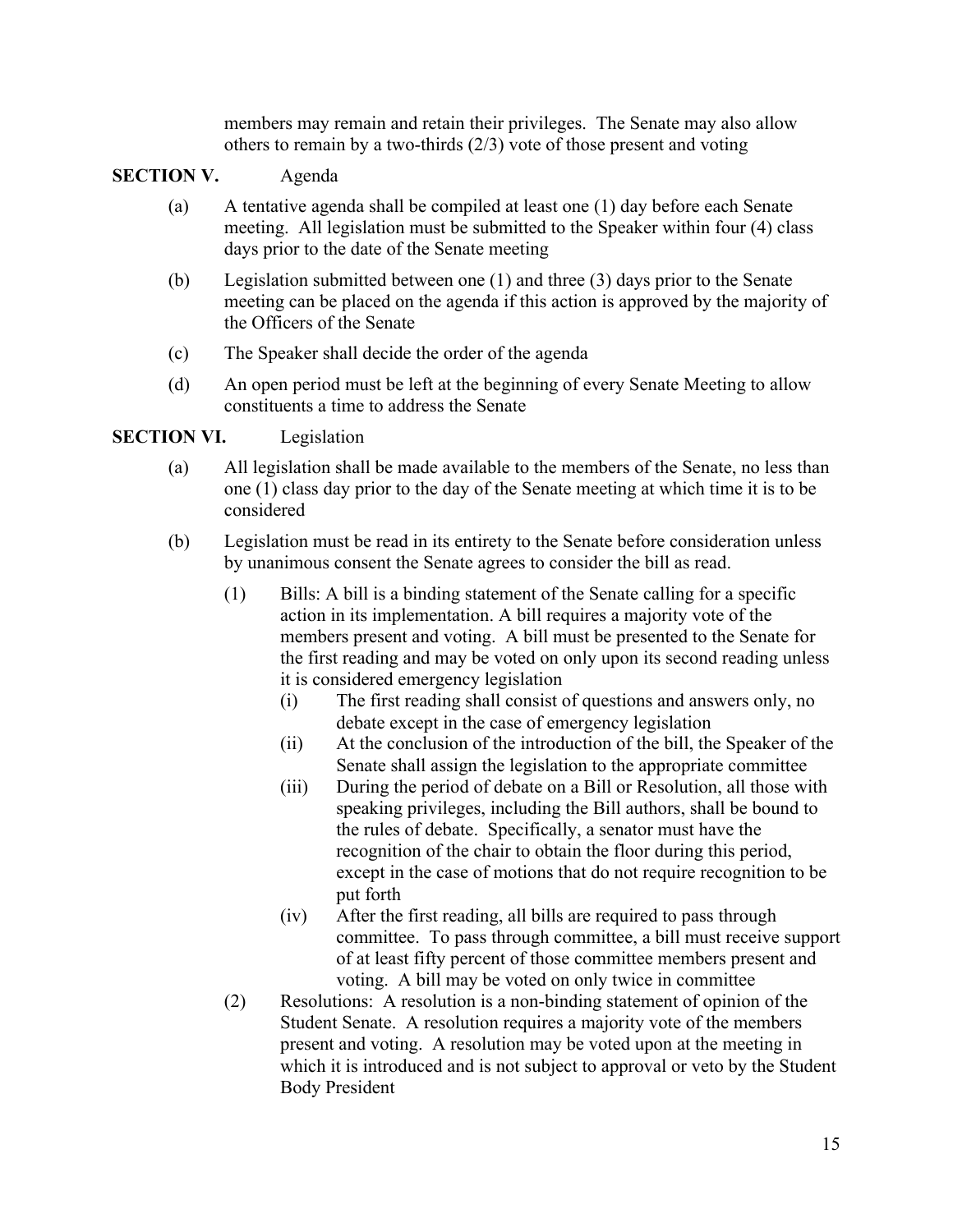- (3) Consent Resolution: A consent resolution is a resolution as defined in (2) above. A consent resolution will be open to questions and answers only, no presentation or debate will be allowed. Consent resolutions shall be considered approved by unanimous consent. If at any time one or more senators object to the resolution being in consent form, the resolution will be considered as described above.
- (c) All legislation passed by the Senate subject to Presidential Approval shall be certified by the Speaker on all pages and forwarded to the Student Body President for approval within two (2) class days.
- (d) All legislation passed by the Senate not subject to Presidential Approval, failed by the Senate, or referred to committee or tabled by the Senate and never returned to the floor by the end of an academic semester, shall be certified on all pages by the Speaker within two (2) class days.

## **SECTION VII.** Internal Business of the Senate

- (a) The Officers of the Senate shall deal with all internal business of the Senate
- (b) The Speaker Pro-Tempore shall be the presiding officer of these proceedings
- (c) The Internal Affairs Committee shall:
	- (1) Be open to the public, except when they consider absences of the members of the Senate, fill vacancies of Senate seats, or 2/3 (two-thirds) of the officers vote to move to Executive Session
	- (2) Publish their minutes in the Senate Agenda to allow Senators and students to have access to a record of the proceedings
	- (3) Intervene when deemed appropriate in matters of the Constituency Affairs Committee and Operations Committee
	- (4) Duties shall include:
		- (i) To interview applicants and make recommendations of appointment for all Senate vacancies
		- (ii) To take action on all articles of impeachment
		- (iii) To compile a list along with the means of contact of the newly elected Senators for the subsequent year from the Election Commission. They shall also be responsible for the contact of these Senators and organization of the first meeting of the new Senate session as their final action of the previous Senate
		- (iv) To take action when a Senator does not comply with the Senate Absence Policy as defined by the Senate By-Laws
		- (v) To compile responses gathered through Senator/Constituent Enhancement Programs. This report shall be submitted to the Student Senate and the Executive Committee of the Student Government Association at their last respective meetings each semester
		- (vi) To take action on any other internal Senate business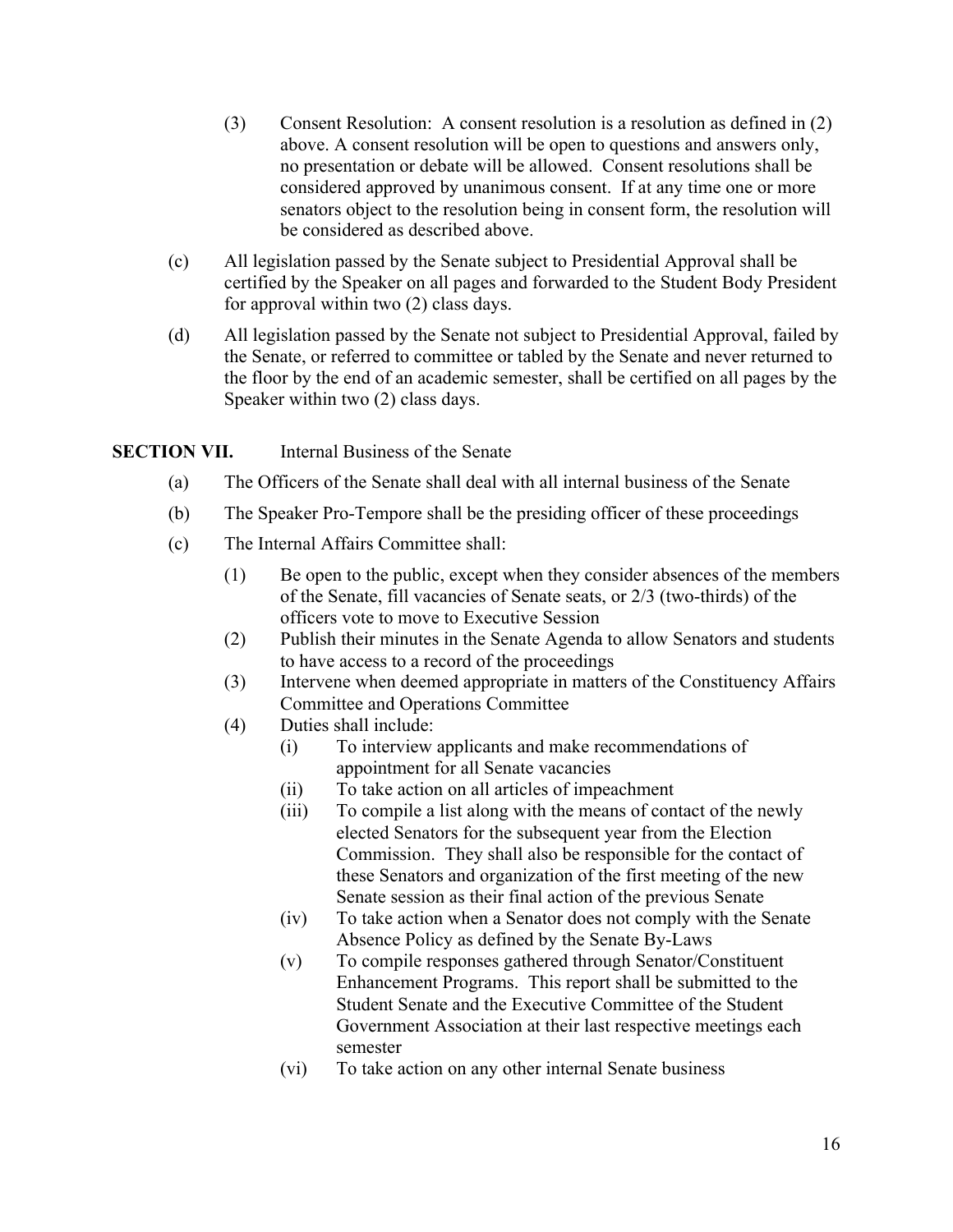- (vii) To conduct a mandatory orientation program for any new senator whether appointed or elected
- (d) Should the Officers of the Senate be unable to come to a consensus on any matter, the matter shall be brought before the Senate in the form of a resolution
- (e) Senate Vacancy Procedures
	- (1) The Speaker Pro-Tempore will announce any Senate vacancies as prescribed for each semester; vacancies will be announced at the first and fourth meeting of the Fall semester, to be filled before the second and fifth meetings, and Spring semester vacancies will be announced at the first meeting to be filled by the second meeting. However, if a seat becomes vacant within 72 hours after the adjournment of the Senate meeting, the Internal Affairs committee may choose to accept applications for these mentioned vacancies without announcing them first at the next Senate meeting. The caucus leader of the mentioned vacancy(-ies) must be involved in this decision and every effort must be made by the Speaker Pro-Tempore to make these vacancies known to all of Senate as soon as the decision is made to accept applications.
	- (2) After elections in the spring, Senate Vacancies that arise in the newly elected Senate Session due to Senate Officer elections shall be filled individually by the candidate receiving the next highest number of votes in the caucus the specific vacancy occurs in taken from the certified Spring Student Body Election results.
		- (i) The newly elected Speaker Pro-Tempore shall be charged with notifying the candidate of his or her receipt of a Senate seat, and the time and place of the next Senate meeting where he or she shall be sworn in.
		- (ii) The candidate shall have 5 class days to accept or reject the office of Student Senator in writing to the newly elected Speaker Pro-Tempore.
		- (iii) Should the candidate reject the office of Student Senator, no such candidate exist, there exists a tie between more candidates in a caucus than positions vacated in that caucus, or the vacancy arises after the official start of the new Senate Session, the seat shall be filled according to the standard vacancy procedures outlined in Article IV, Section VII, Subsection (e), not including number (2).
	- (3) The Speaker Pro-Tempore can announce Senatorial vacancies at Senate meetings at any time during the semester in the following circumstances:
		- (i) If the caucus has no Senators
		- (ii) If the Internal Affairs Committee of Senate deems necessary
	- (4) Applications shall be accepted for seven (7) days following the announcement of the vacancy
	- (5) A standing vacancies appointment committee shall be established at the beginning of the Fall and Spring semesters to review the applications for appointments and select those who will be interviewed. The committee shall be open to any Senator, who may serve as many times as they care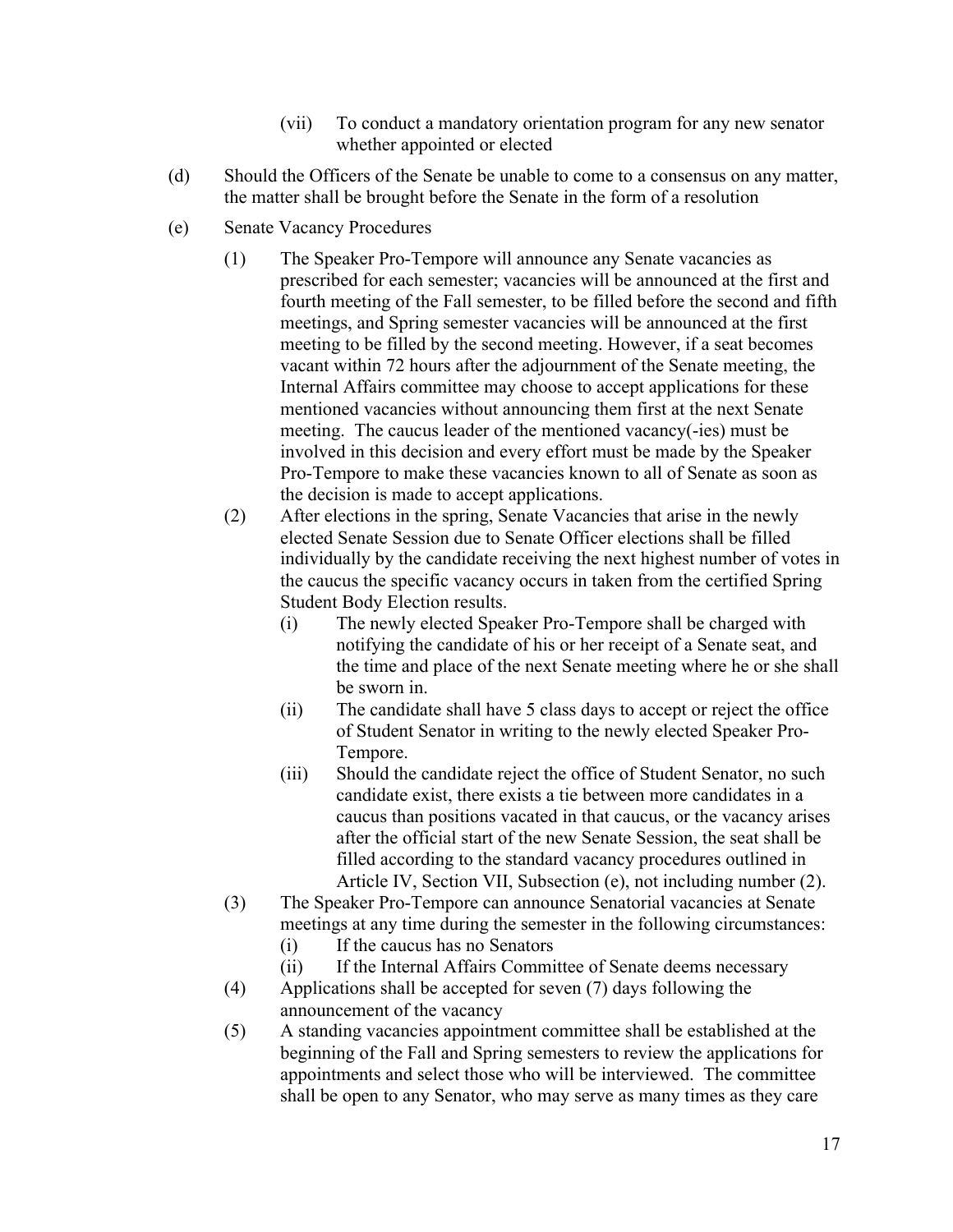provided they are in good standing with the Senate, is completely voluntary, and shall be called upon and provided information necessary for the process by the Speaker Pro-Tempore. Applications shall be ranked; discussion may occur in the committee but only the rankings recorded and turned in will be calculated to assess who received an interview.

- (6) All applications shall then be reviewed by the vacancies appointment committee, after their names have been removed from the applications, and interviews granted to not more than four (4) applicants for each position
- (7) In the event the vacancies appointment committee is unable to review the applications in a timely manner compliant with the By-Laws, the Senate Officers will act to both select those who receive interviews and interview them, with the Caucus Leader of the pertinent caucus.
- (8) The selected applicants must be interviewed by at least (3) officers and the appropriate caucus leader within one (1) week following the application deadline
- (9) The Caucus Leader, for the caucus that is being filled, shall be a voting member along with the Officers in the selections process. In the event that the caucus leader cannot attend, or if there is no caucus leader, then the vacancy shall be decided by a majority vote of the Senate Officers. If the applicant is filing for more than one vacancy, he/she must mark one of the vacancies as their first choice. The caucus leader from the caucus that the applicant shoes as "First Choice" will then be the one on the interviewing board.
- (10) The Officers shall make their recommendations to the Senate for approval by 2/3 of the members present and voting
- (11) In the event that the Officers decide that none of the applicants are acceptable to fill a Senate vacancy, the Officers shall have the power to reopen the application process
- (f) Any Senator wishing to switch constituencies must follow the above vacancy procedure, if the switch is not granted the Senator retains their original seat
- (g) Absence Policy Enforcement Procedures
	- (1) If the Speaker Pro-Tempore is unable to contact a Senator in violation of the absence policy by phone or email within forty-eight (48) hours after the fourth un-excused absence, this officer shall announce this Senator as having been removed from their seat and their seat announced as a vacancy

#### (h) Officer Vacancy Procedures Should a Senate Officer Position become vacant the Internal Affairs Committee shall:

- (1) Name an Interim Officer to serve until elections can take place
- (2) Allow for a new Officer to be elected following the procedures outlined in Article IV, Section I, (a), (3) through (14)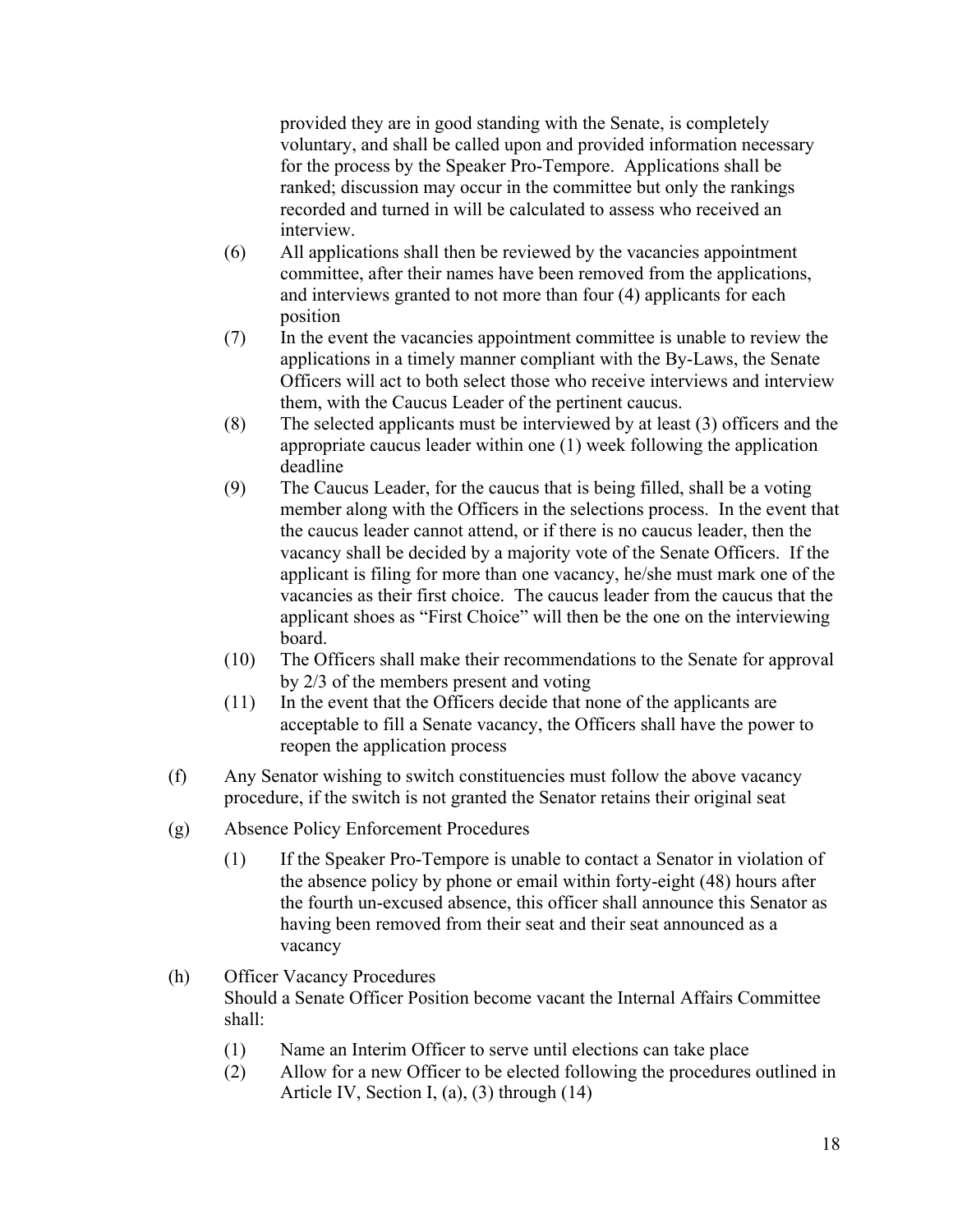- (i) Ex-Officio Officer Performance Review
	- (1) A complaint regarding an Ex-Officio Officer's performance shall be filed with the Speaker Pro-Tempore
	- (2) The Internal Affairs committee shall meet in closed session during the week following filing to consider the complaint and determine if removal of the Ex-Officio Officer is warranted
	- (3) An appeal of the decision rendered by the committee may be filed with the Judicial Court to be considered within one week of filing.

## **SECTION VIII.** Operations Committee

(a) The Operation Committee shall meet for the purpose of sharing information for the development of the Student Senate. The committee shall be chaired by the Speaker Pro-Tempore and shall be composed of the Executive Director of Operations, the Director of Administration, the Director of Communications, and the Director of Information Technology. The members shall report their activities to the chair and be given tasks at the discretion of the chair. Meetings shall be called as deemed necessary by the Chair or Executive Director. The Operations Committee shall also consist of any members the Executive Director, or the Chair deem necessary

## **SECTION IX.** Special Sessions

- (a) At the beginning of all special sessions of the Senate, the presiding officer shall announce the purpose for calling the special meeting
	- (1) A petition calling for a special session must include the purpose for calling the special session, the date, time and location. The petition must be turned into the Speaker forty-eight (48) hours prior to the special session. The Student Body President and Student Senators must be given fortyeight (48) hours notification of the session called by petition
	- (2) Only items specified by the Student Body President, Speaker of the Student Senate, or Senator petition may be considered and voted upon by the Senate
- (b) Special sessions of the Senate shall be subject to the Senate By-Laws and shall be governed by the same rules of procedures as the regular meeting

## **SECTION X.** Senate Session Classification

- (a) The 1947-48 Student Senate, as established Oct. 15'" 1947 by election from the student body shall be classified as the "Founding Session" for all archiving and operational purposes.
- (b) The 1948-49 Student Senate shall be classified as the "First (lst) Session", the 1949-50 Student Senate shall be classified as the "Second **(**2nd**)** Session", and all subsequent sessions shall be numbered accordingly in increasing order for all archiving and operational purposes.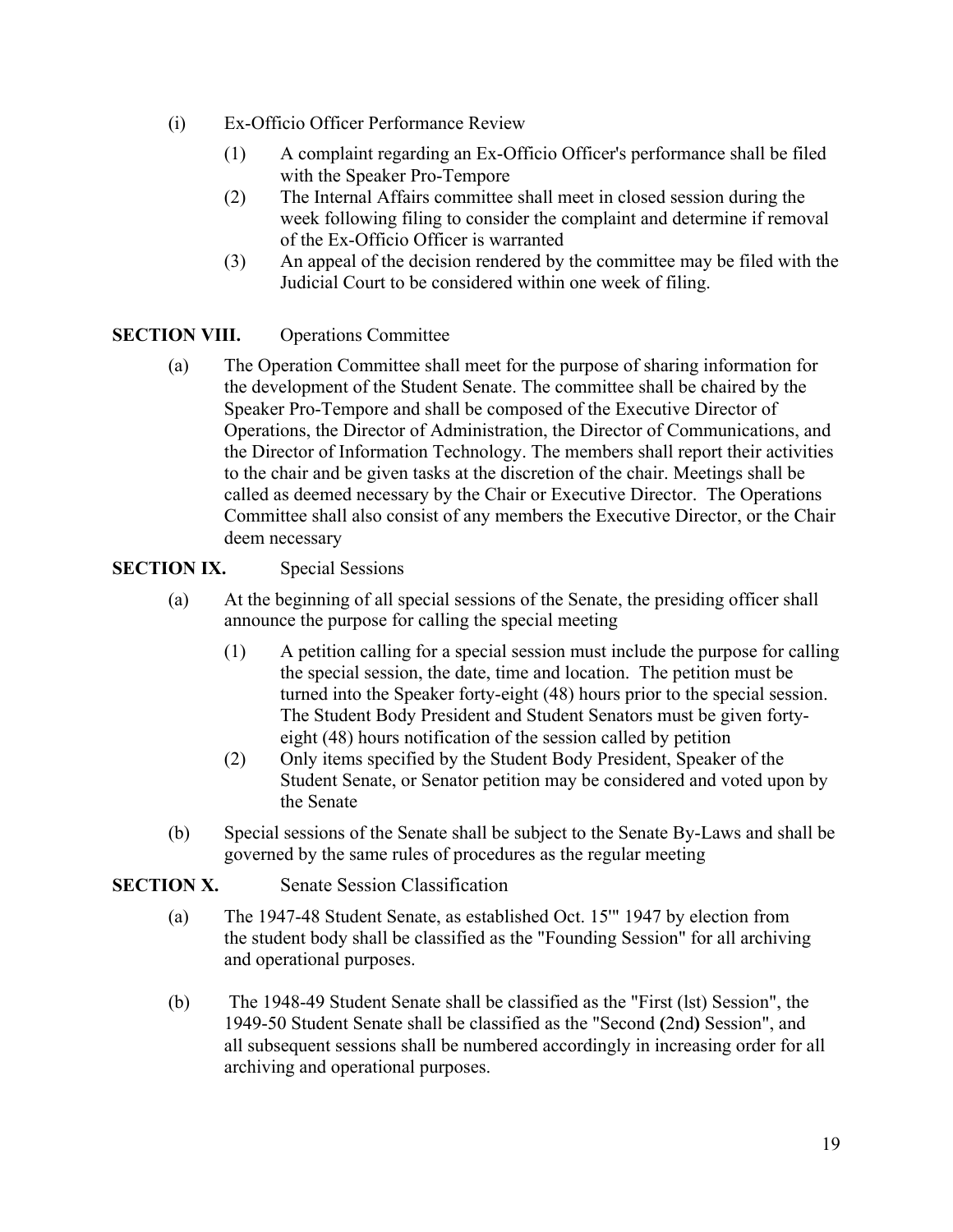## **SECTION XI.** Voting Procedures

- (a) Only one (1) vote shall be held by each member of the Senate. This vote may cast as yes, no, or abstain. No proxies shall be permitted. Abstain shall mean 'present and not voting' and shall not count as part of the total number of votes
- (b) Ballot voting:
	- (1) A ballot applies to and must be held on the final votes of bills and resolutions, or if requested by one-third (l/3) of the Senators present
	- (2) This mandatory ballot vote on bills and resolutions may be suspended by a 2/3 majority vote of Senate
	- (3) Each Senator will sign their name, caucus, indicate the bill, and vote either for, against, abstain, or absent on only one ballot
	- (4) The votes will be counted in the presence of the Senate, but the names will remain anonymous until the meeting is over and voting records are compiled for the use of constituents
	- (5) These voting records are to be stored electronically where constituents may access them, and may be stored physically as well
- (c) A roll call vote must be held if requested by one-sixth (l/6) of the Senators present and voting

## **SECTION XII.** Open Session

(a) After the completion of new business, time period may be allotted for discussion of any item not on the agenda, but coming from the floor. During the open period, a discussion may ensue, but no action may be taken (i.e., a vote). As exception, a vote may be taken if the Officers of the Senate consent to such action at any time prior to the meeting, or by a two-thirds (2/3) vote of those present and voting. The presiding officer can close the discussion and adjourn the meeting during this period with the approval of a majority of those present and voting

### **SECTION XIII.** Emergency Legislation

- (a) Emergency Legislation shall be defined as, "any bill which requires immediate action and should therefore be acted upon without a second reading"
- (b) A bill may acquire emergency legislation status:
	- (1) Prior to the Senate meeting: If such action is approved by a majority of the Officers of the Senate
	- (2) During a Senate Meeting: If such action is called for by the author of the bill and approved by a 2/3 majority of the members of the Senate present and voting

### **SECTION XIV.** Approval of Appointments

- (a) Appointments made by the Executive Branch require a two-thirds (2/3) confirmation by the Senate, and they must answer questions at the discretion of the Senate
- (b) Applications of the Cabinet Position candidates shall be available for Senators to view at least one week prior to the meeting in which approval will be considered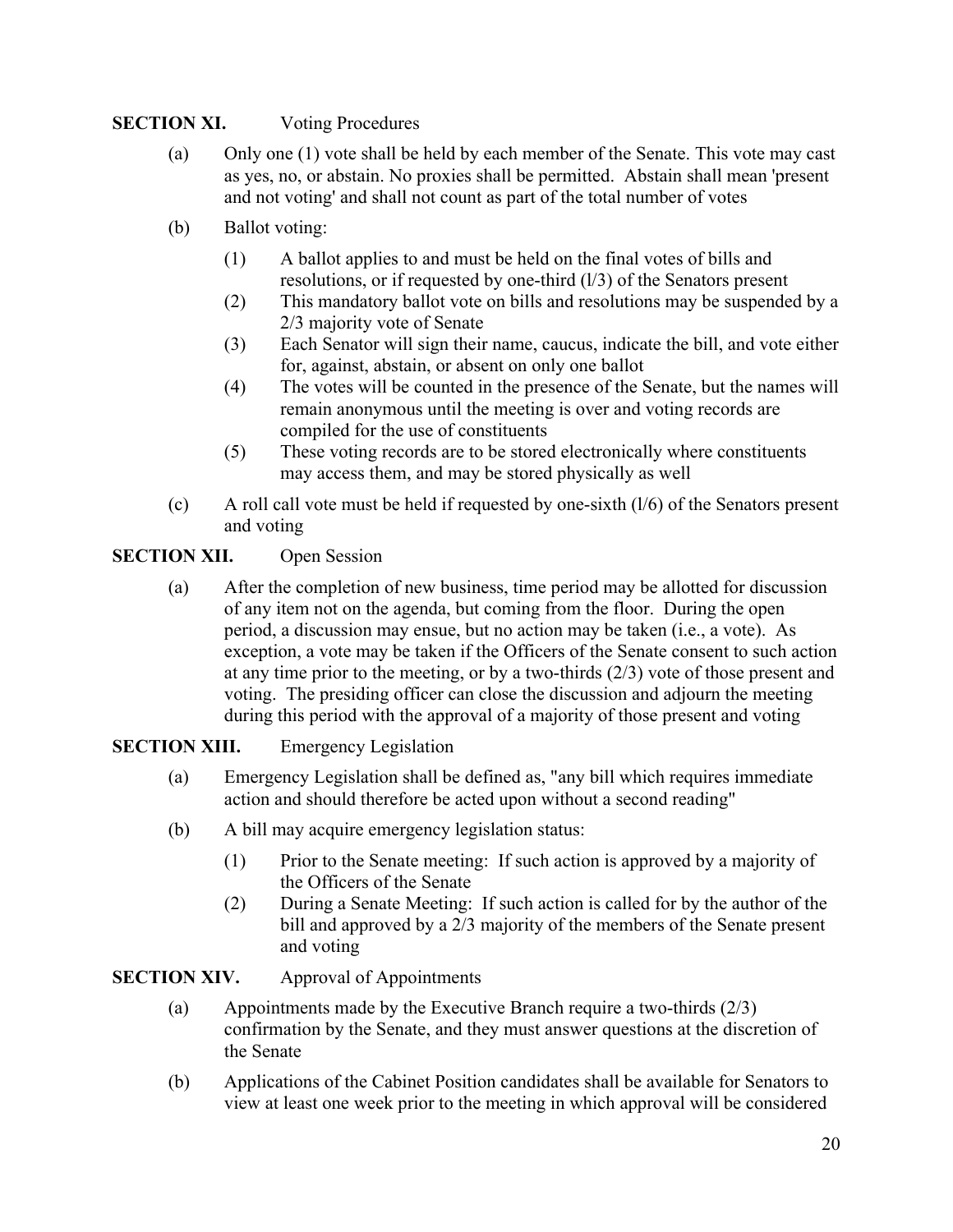(c) Appointments to University Committees whose membership is confidential shall be approved by the Senate without the appointee's attendance at the Senate meetings. Only members of University Committees with confidential membership are subject to this exclusion. All other appointments to University Committees without confidential membership shall not be subject to this exclusion

### **SECTION XV.** Ouorum

(a) A majority of the members of the Senate shall constitute a quorum. The number of members shall be determined by the number of Senate seats currently filled

**SECTION XVI.** Speaking Privileges

- (a) No person may address the Senate unless specifically provided for in the Student Government Association Constitution or the Senate By-Laws
- (b) Limited speaking privileges may be granted to any other person with two-thirds (2/3) approval of the Senate membership present and voting at any time during a meeting. These speaking privileges shall not extend, for any reason, to periods of debate.
- (c) Persons giving a report scheduled on the agenda shall have the power to yield the floor to anyone for the duration of their report

### **SECTION XVII.** Election Regulation Revisions

(a) The Senate shall pass no legislation concerning election regulations within fifteen (l5) days prior to the filing date or runoff that would take effect during the same period

### **SECTION XVIII.** Fiscal Policy

- (a) The Speaker Pro Tempore, in consultation with the Financial Officer of the Executive Branch, shall be responsible for formulating the annual Student Senate Budget, and overseeing spending.
- (b) The Student Senate Appropriations Committee will consist of the Appropriations chair and the eight (8) senators selected by the Appropriations chair and confirmed by the senate.
	- (1) The Financial Officer of the Executive Branch, the Rules and Regulations chair of the Senate, and the Student Government Association Business Coordinator will serve as non-voting members of the committee. These non-voting members will have limited speaking privileges restricted to answering questions.
- (c) Student Government Association committees will be required to present their budget request at a time scheduled by the Appropriations Chair and agreed to by the Appropriations committee.
	- (1) Appropriations committee members must attend each budget request hearing
		- (i) Appropriations committee members that fail to attend any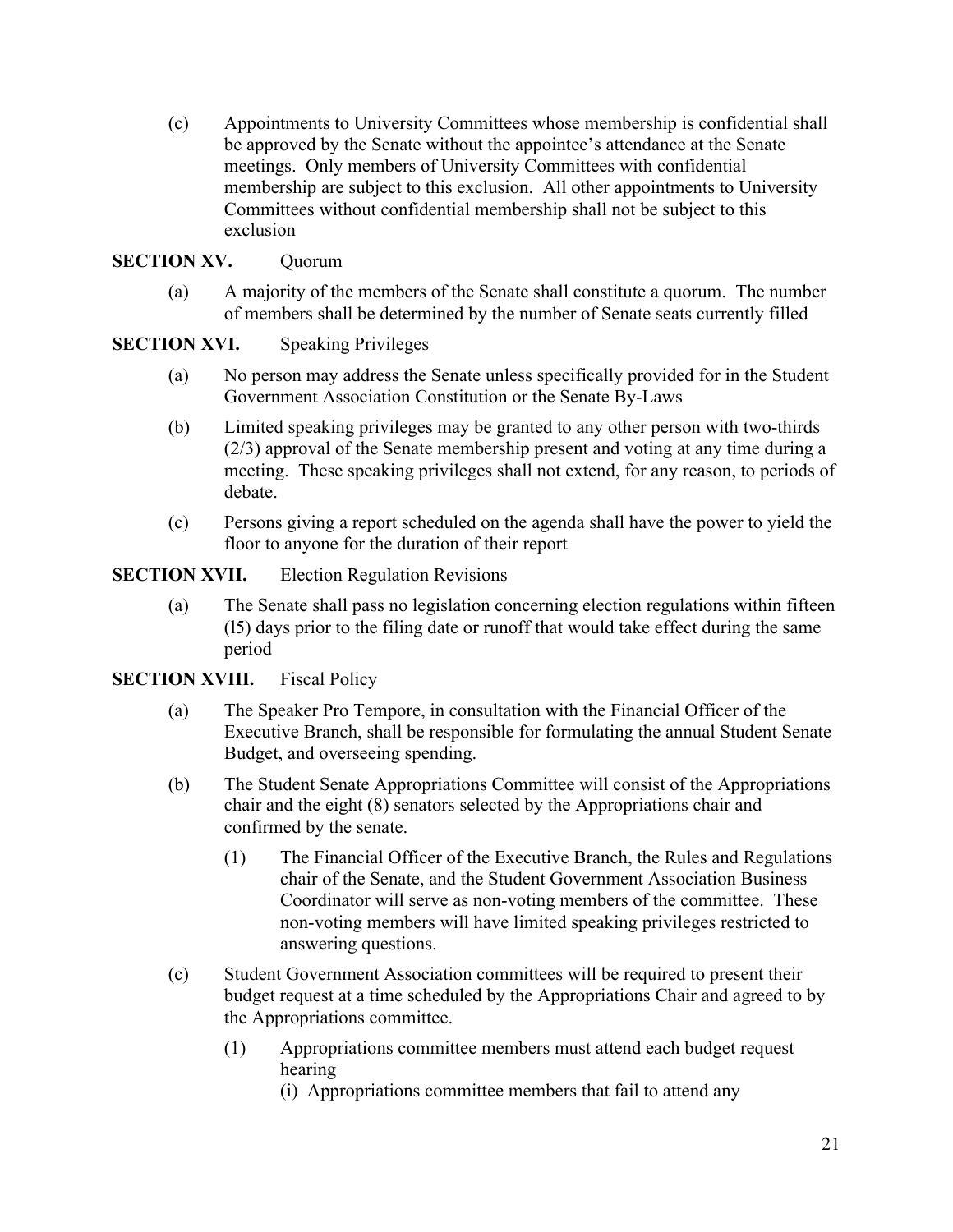budget request hearing will be automatically removed from the committee.

- (2) Budget request hearings will be open to the public, however, only the members of the Appropriations committee will have speaking privileges.
- (3) All hearings must be completed before the second Senate meeting in the fall semester.
- (d) All Appropriations committee meetings will be closed.
- (e) The Student Senate Appropriations Committee shall be responsible for the formulation of the annual Student Government Association Budget by a majority vote of the committee that will be presented to the Student Senate for passage.
	- (1) The Senate Appropriations Chair will present the Student Government Association Budget at the second meeting of the fall semester. This presentation will be accompanied by a period of question and answer.
	- (2) Appeals may be sent to the Senate Appropriations Committee after this presentation. Appeals sent by Senators, Executive Council members, Judicial Court member and Student Government Committee Chairs must be formally considered by the Appropriations Committee
	- (3) At the following Senate meeting, the Appropriations Chair will again present the budget and any changes made after the initial presentation. The presentation will be accompanied by a period of question and answer followed by a period of debate.
	- (4) During debate, the Senate may present amendments with a one-sixth (1/6) second subject to a vote by two-thirds (2/3) of those present and voting
		- (i) The Senate shall not allocate a budget or rule in order any amendment to such effect as to cause the total budget to exceed the amount allocated to the Student Government Association for the purpose of the budget.
	- (5) The budget will be approved by a majority of those present and voting.
	- (6) All funds not allocated by the Senate for the purposes of the Student Government Association Budget shall be retained for future allocation at the discretion of the Senate Appropriations Committee, subject to approval by the Student Senate in a standard appropriations bill presented by the Appropriations Chair
- (f) Removal Procedures
	- (1) Between regularly scheduled Senate meetings, the appropriations committee may end deliberations to bring a motion of impeachment of the Appropriations chair before the full body by a vote of two thirds (2/3) of the appropriations committee.
		- (i) The motion to impeach will be added to the agenda to be considered by the Senate at the next regularly scheduled senate meeting.
		- (ii) This motion to impeach will remove the senator from the position of Appropriations chair but will not remove them from their position as a Student Senator.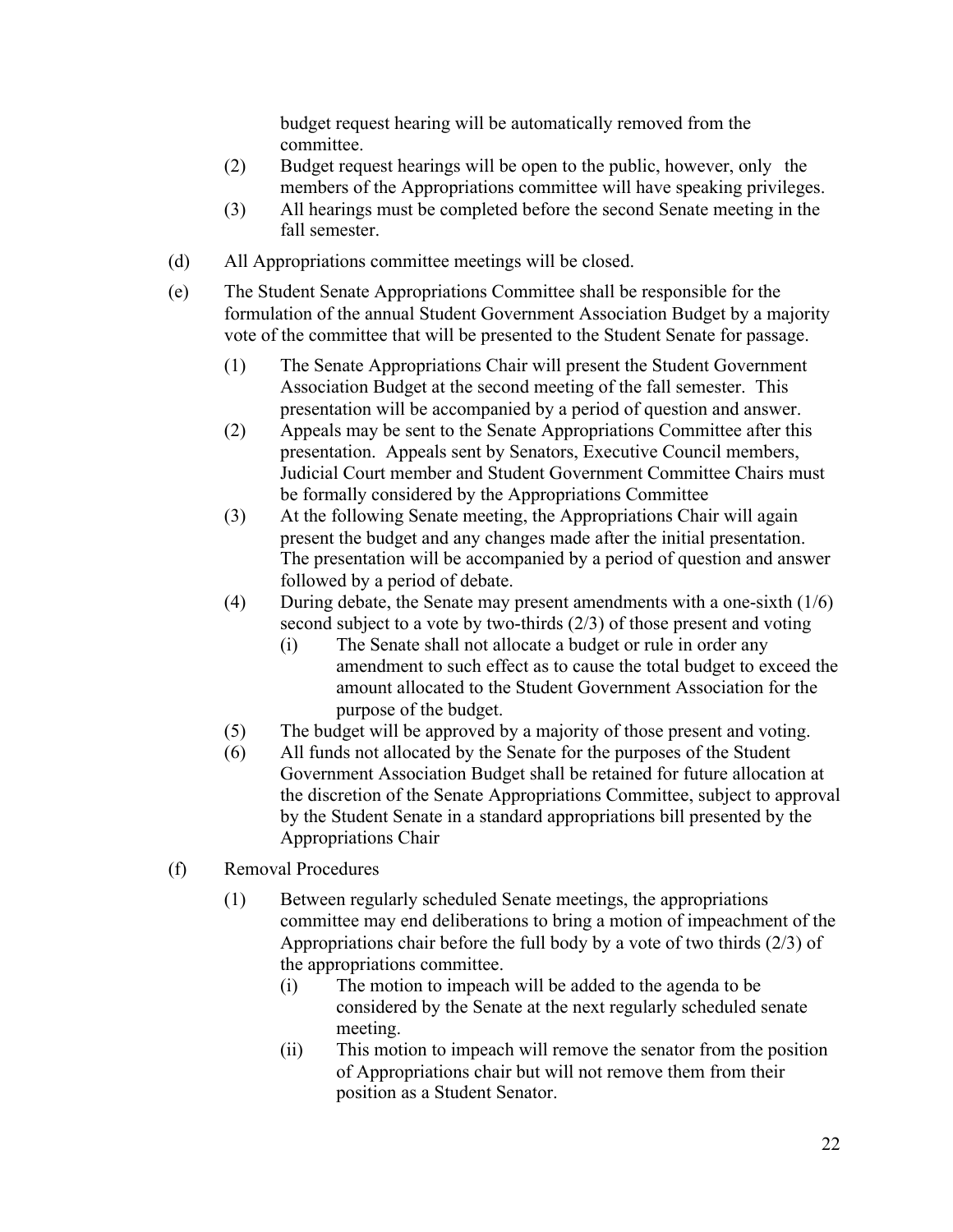- (iii) The motion will be considered according to the impeachment procedures outlined in the bylaws.
- (2) Appropriations committee members may be removed by a two thirds (2/3) vote by both the Appropriations committee and the Internal Affairs committee

### **SECTION XIX.** Fees

 (a) The Student Senate will review all fee increase requests over 3%. The fees that will be reviewed are all fees assessed to all students.

(1) Student Senate will not take a position on any fee increases at 3% or less. Entities requesting a fee increase at 3% or less, however, will be required to present to Senate purely on an informational basis.

(2) All legislation pertaining to student fees may be passed only by roll-call or ballot vote.

 (b) The Texas A&M Student Senate will have a standing SGA Fee Review Committee to review all proposed fee increases.

> (1) The Texas A&M SGA Fee Review Committee will be a joint SGA Committee comprised of members of Student Senate and the Executive Council:

> > (i) The committee will be made up of 7 members; with Senate having a "+1" majority.

(ii) The Chair of the committee will be chosen by the SGA

Governance Council no later than the second Senate meeting of the fall semester.

(iii) Following the selection of the Chair, the other members will be appointed in consultation with the Chair. The Senate members will be chosen by the Speaker with approval of the Senate. The Executive Council members will be chosen by the Student Body President and approved by Senate.

(2) The Committee will create a SGA Fee Report that takes a position on proposed fee increases which fall above 3% on an individual basis in an allinclusive report, with justification for such positions.

(i) Any entity requesting a fee increase must give a full presentation to Senate prior to the first meeting in November in a special session. Entities and departments that fall under the Student Service Fee will not need to present to Senate on an individual basis. For the special session, the time limits for the presentations will be determined by the Internal Affairs committee. Any motion to extend or amend the time limits is out of order. (ii) At the Senate meeting following the special session, the Committee will give a preliminary presentation to Student Senate for feedback from the body.

(iii) At the second meeting following the special session, the report will be presented to Senate in a final form. Senate will then vote on each fee increase proposal on an individual basis to approve or reject the Committee's position by a majority vote. The report's proposals are debatable and may be amended by a 2/3 vote of the Senate. For a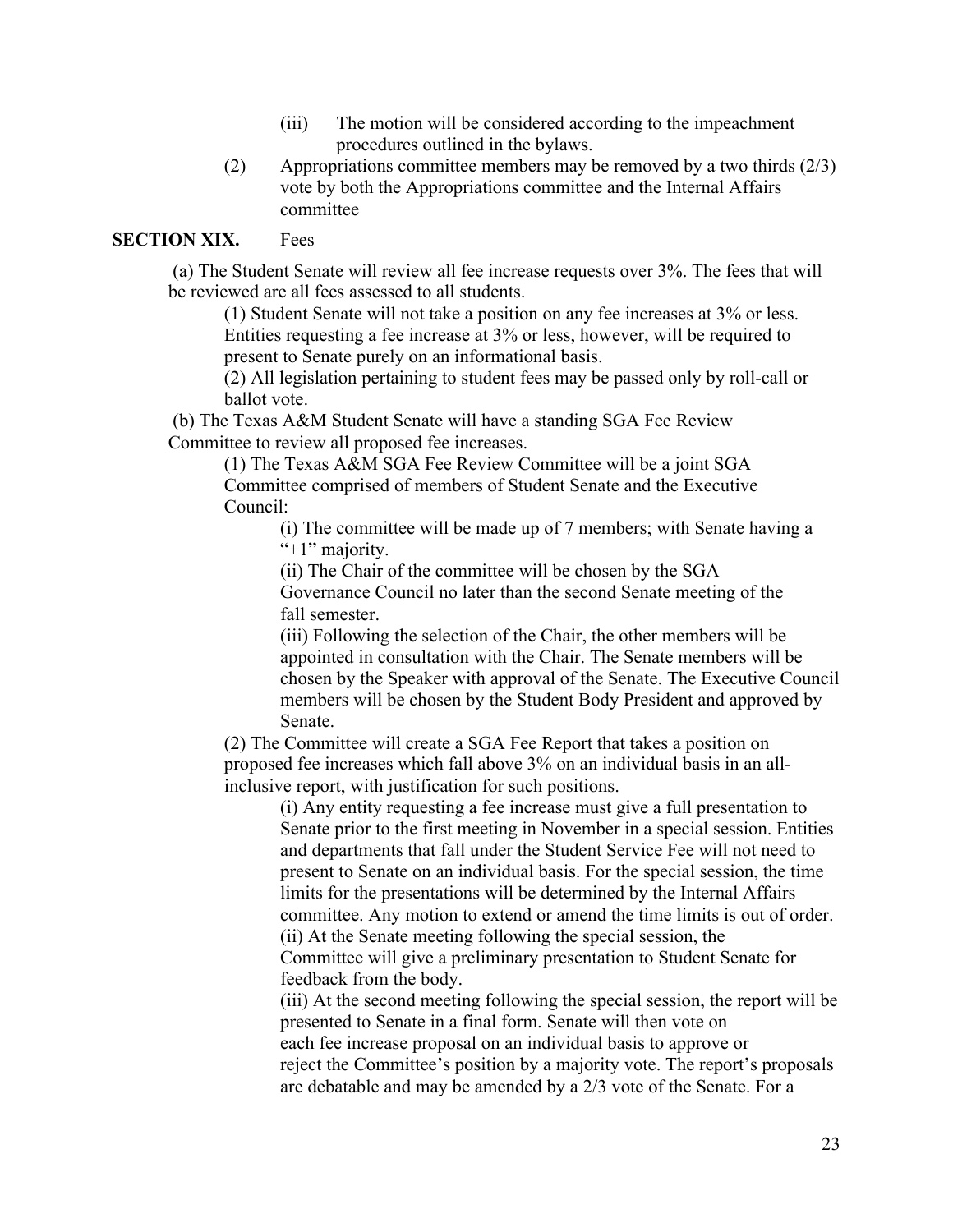proposed amendment to be heard and considered on the floor, it must receive a 1/6 second by the body.

(3) The Texas A&M Student Senate may recommend any fee increase or recommend establishment of any new fee only under the following guidelines unless otherwise required by state law:

> (i) That the Texas A&M Student Senate approve by a majority vote all fee increase recommendations.

(ii) For any fee increase greater than 10% with the overall impact to students being in excess of \$5.00 a semester, Student Senate will call a referendum to garner opinion. The result of the referendum will be the position of Student Government Association.

(iii) Any newly created fee must go to a student referendum the semester prior to proposed implementation. The result of the referendum will be the position of Student Government **Association** 

(iv) That the results of all such votes be posted within twenty-four (24) hours in the Student Government Office for the duration of five (5) class days. These postings will include the fee proposal being voted upon, whether or not the proposal passed, the names of all senators, each senator's area of representation, and each senator's vote on the fee proposal.

(4) The Speaker of the Student Senate and the Student Body President shall prepare a letter of recommendation for the report. These letters along with the report and any applicable legislation shall be sent to the President's Office, Office of the Provost, Office of the Vice President for Student Affairs, and Student Fee Review Committee as well as the applicable departments requesting fees. These letters should detail the overall recommendation by the Senate as well as significant items of debate brought forth during the debate period regarding individual components of fee increases for any fee recommendation legislation. (5) That the Speaker forward the above Article III, Section XVIII (b) (4) information to the Battalion within twenty-four (24) hours of submission to the afore mentioned entities to inform the student body of the position of the Student Government Association.

#### **SECTION XX.** Caucuses

- (a) Each academic college and residency area shall be considered a caucus
- (b) The only other caucus shall be the Freshmen Caucus to ensure representation of the freshmen at Texas A&M University
- (c) Caucus leader meetings shall be used for these purposes
	- (1) To educate caucus leaders concerning their responsibilities in Student Senate
	- (2) To facilitate discussion of constituency group specific issues
	- (3) To organize constituency relations activities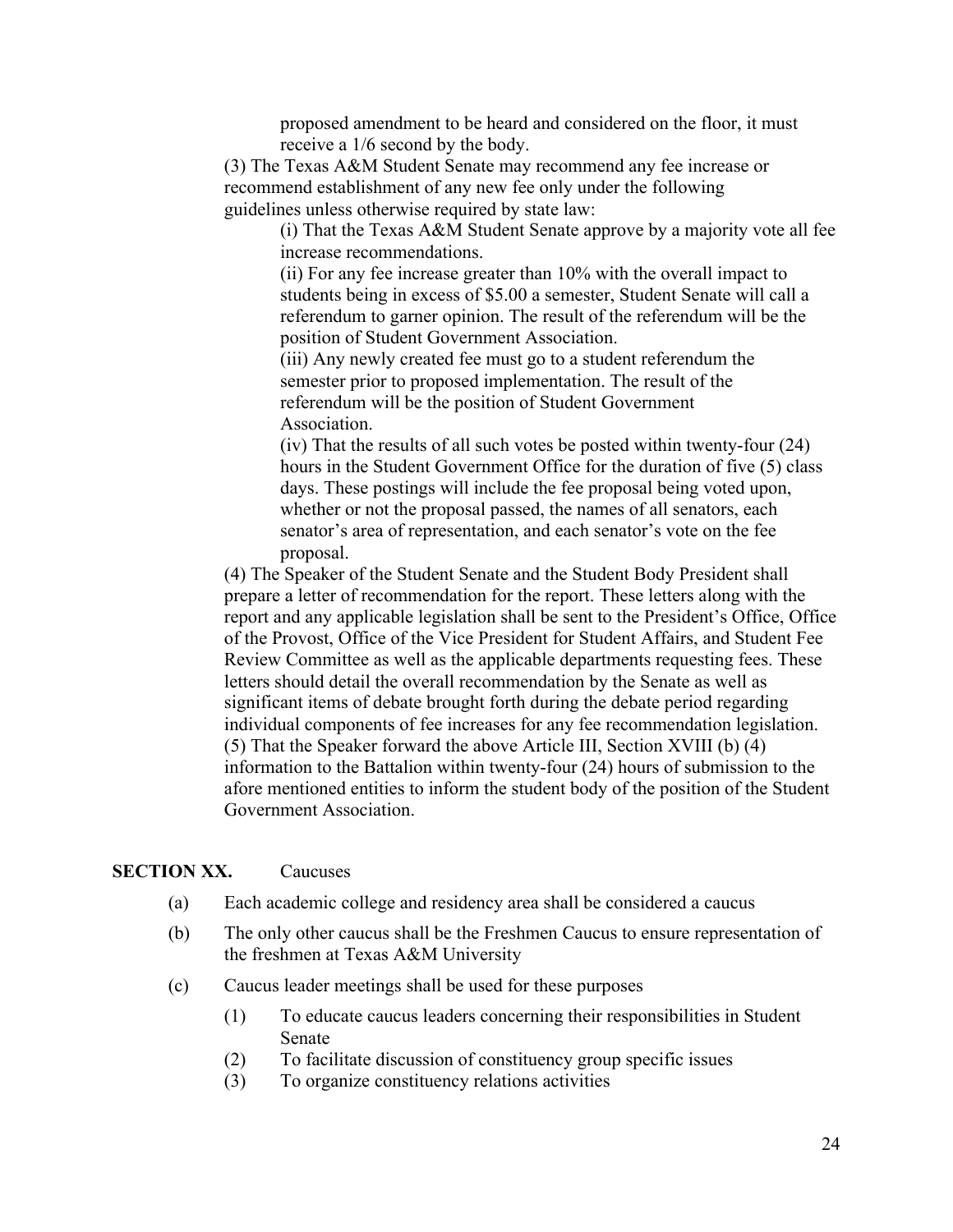- (4) To coordinate the speaking at organizational meetings by all members of the senate
- (5) To monitor the level of constituency activity of all members of the senate
- (d) A caucus may remove a caucus leader by submitting a petition to the speaker pro tempore consisting of the signatures of two-thirds  $(2/3)$  of caucus members

### **SECTION XXI.** Committee Membership

- (a) Only committee members and the respective committee chair may vote in any Senate legislative committee.
- (b) Senators may only be a member of one (1) of the legislative committees. Senators may switch committees no more than two  $(2)$  times during a session and only upon the approval of a majority of the officers.
- (c) With the exception of the Internal Affairs committee, any Texas A&M University Student may attend the meetings of and shall have speaking privileges on any Student Senate committee.

## **SECTION XXII.** Senate Development Days

(a) All Senators may be required to attend one (1) development activity per semester, subject to one-half (1/2) excused absence or one (1) unexcused absense according to the absence policy in Article III, Section IV

## **SECTION XXIII.** Transition Procedures

- (a) The new Senate refers to the session of the Student Senate that will assume office before the end of the spring semester in question. The term old Senate refers to the session of the Student Senate that will end before the end of the spring semester in question
- (b) After Spring Elections, the new senate shall have three (3) meetings prior to the end of the spring semester
	- (1) The Speaker of the old Senate shall arrange the first meeting of the new Senate. The Internal Affairs Committee for the old Senate shall be responsible for contacting the members of the new Senate to inform them of the time and place where the meeting will be held. During this meeting, the Speaker, the Speaker Pro-Tempore, and the Chairs for the new Senate shall be elected according to the procedures in Article IV, Section I of these by-laws. This meeting must be scheduled no later than three (3) weeks before the beginning of the spring semester final examinations. Until the Speaker of the Senate is elected by the Senate at the first meeting, the meeting shall be chaired by the outgoing Student Body President
	- (2) The third meeting shall coincide with the final meeting of the old Senate, which must occur before the beginning of the final examination period of the spring semester. During this meeting the session of the old Senate shall end, and the session of the new Senate shall begin
	- (3) The new Senate shall not meet during the same week as the old session. This requirement applies to neither the final meeting of the old Senate,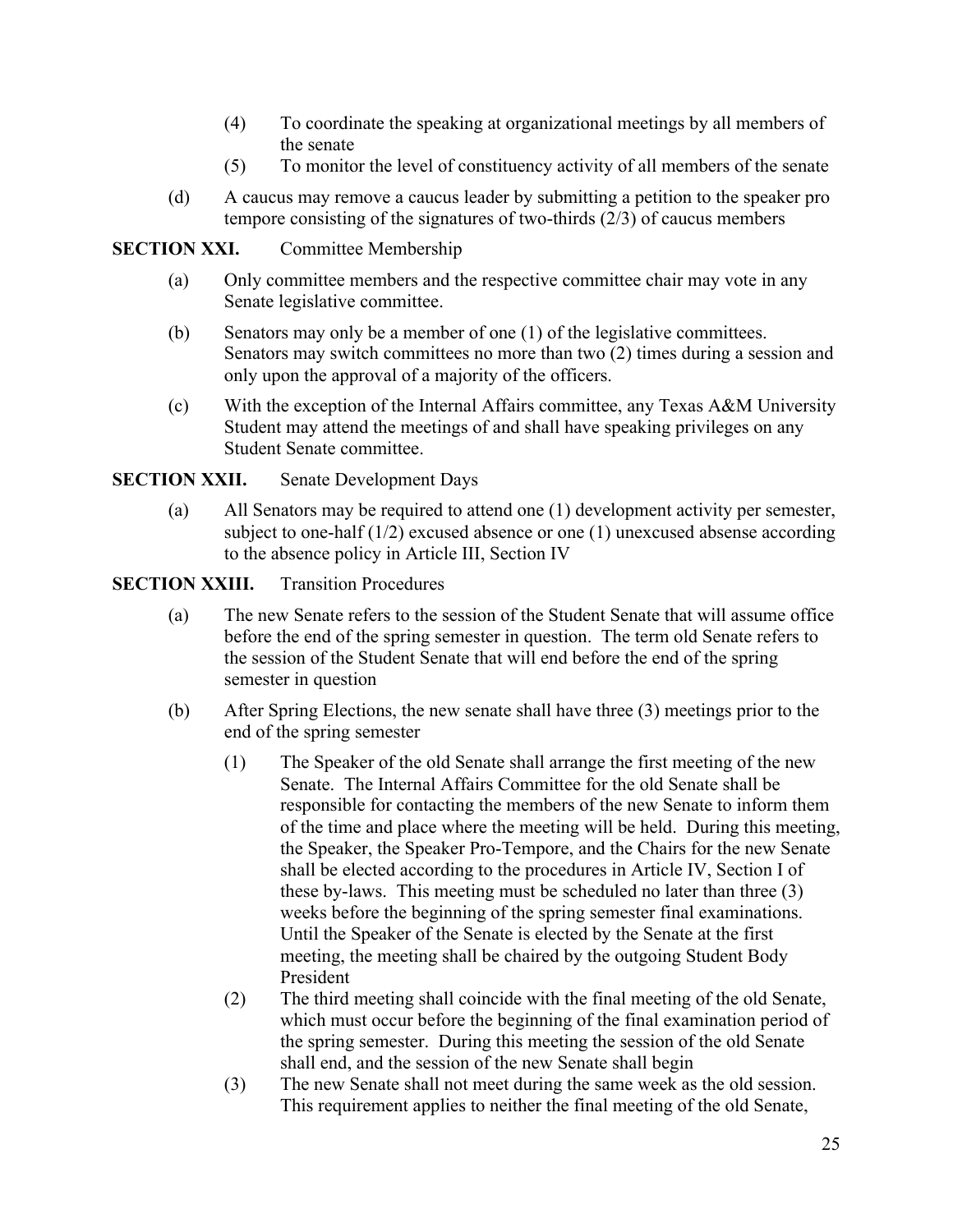during which the new Senate begins session, nor to weeks in which the old Senate meets in special session

- (c) Before the new session begins, the new Senate must meet to elect officers. After spring election results are announced, the old Senate cannot approve nominees to appointed positions. Any nominees which require Senate approval after spring election results are announced and before the beginning of the new Senate session will be approved at the meetings of the new Senate which take place before the beginning of the new session
- (d) No new business may be considered at the final meeting of the old Senate. The Speaker of the old Senate shall relinquish the chair to the Speaker of the new Senate after all old business has been disposed and before the end of the meeting. When the Speaker of the new Senate gains the chair, the old Senate session ends and the new Senate session begins. A motion to adjourn is out of order until the new Senate session begins, and the meeting cannot end until the new session has begun

### **SECTION XXIV.** Standard Operations Procedures Manual

- (a) The Standard Operations Procedures Manual shall be maintained by the Rules and Regulations Chair
- (b) The Internal Affairs Committee can amend the Standard Operations Procedures Manual by a majority vote of officers present and voting with a quorum of officers
- (c) The Student Senate can amend the Standard Operations Procedures Manual by a majority vote of those present and voting. If the Senate passes a bill to alter the Standard Operations Procedures Manual, the bill shall override changes made by the Internal Affairs Committee

### **SECTION XXV.** Summer Procedures

- (a) The official representational body for Texas A&M students during the summer shall be known as the Texas A&M University Summer Student Senate. The Summer Student Senate shall retain all the powers, rights, and privileges of the Student Senate. The only formal action allowed in Summer Senate, however, is the creation and passage of resolutions. The Summer Senate is in session from the first day of class of the summer semester until the last day of finals of that semester
- (b) Except for the differences listed in this section, the Summer Senate shall comply with all rules in these by-laws. It will be governed by the Texas A&M University Student Government Constitution
- (c) All members of the Student Senate in session at the time the Summer Senate begins session are members of that Summer Senate. All officers of the Student Senate in session at the time the Summer Senate retain that same position in the Summer Senate
- (d) Quorum for meetings of the Summer Senate shall be 7 members